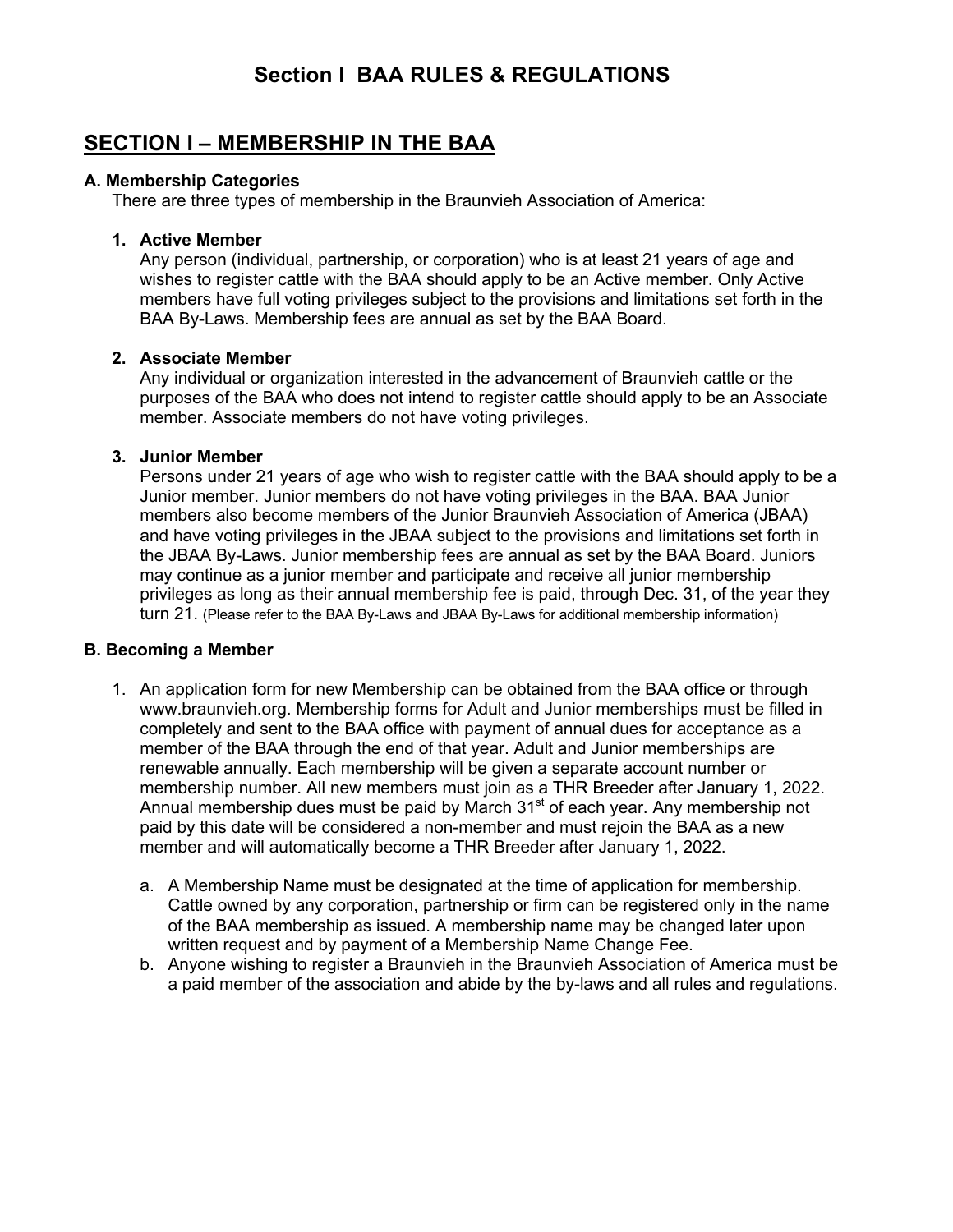## **Section I BAA RULES & REGULATIONS**

- c. All members are required to choose a herd prefix or herd code for their membership. The prefix or herd code is not to exceed 4 characters. If the prefix or herd code is already being used, they may choose one that is not being used or one will be assigned to them. The Herd prefix or herd code is required to be tattooed in either the left or right ear as part of the permanent identification of the animal. It is recommended to put the prefix or herd code tattoo in the right ear and the identification of the animal in the left ear.
- d. By signing the application, a membership applicant agrees to abide by the By-Laws, rules, regulations, and policies of the BAA and to release all animal data collected by the BAA for use in breed related programs. All parties constituting the partnership, or at least two officers if a corporation, must sign the application.
- e. Only junior members are required to include their date of birth.
- 2. Herd codes are only available to BAA members. A herd code or prefix is a maximum 4 digits or 4 letter code the member may select as long as it has not been used by another member. If the member does not choose a herd code or Prefix at the time of new membership then the BAA office will assign one that is unique for the BAA. Herd codes can be transferred to other family members and/or permission may be granted for other family members to use a herd code. If a herd code is transferred by a member to another member then the member transferring the herd code gives up all rights to the herd code from that time forward. If a member or breeder does not use a herd code for 5 years, the code becomes null and void.

### **C. Member Financial Obligations**

- 1. It is the policy of the BAA to invoice members for services at the time services are requested and no work will be released until payment for such services are paid in full.
- 2. It is the policy of the BAA to send monthly account statements to members listing services invoiced to their account during that statement period.
- 3. Any member and or account with an overdue account aged 90 days will have their account put on hold until the account is paid in full. All rights and activities will be suspended until the account is paid in full.
- 4. At the discretion of the Board of Directors, any account aged 91 days may be turned over to a third party for collection.

Approved by the BAA Board of Directors July 2021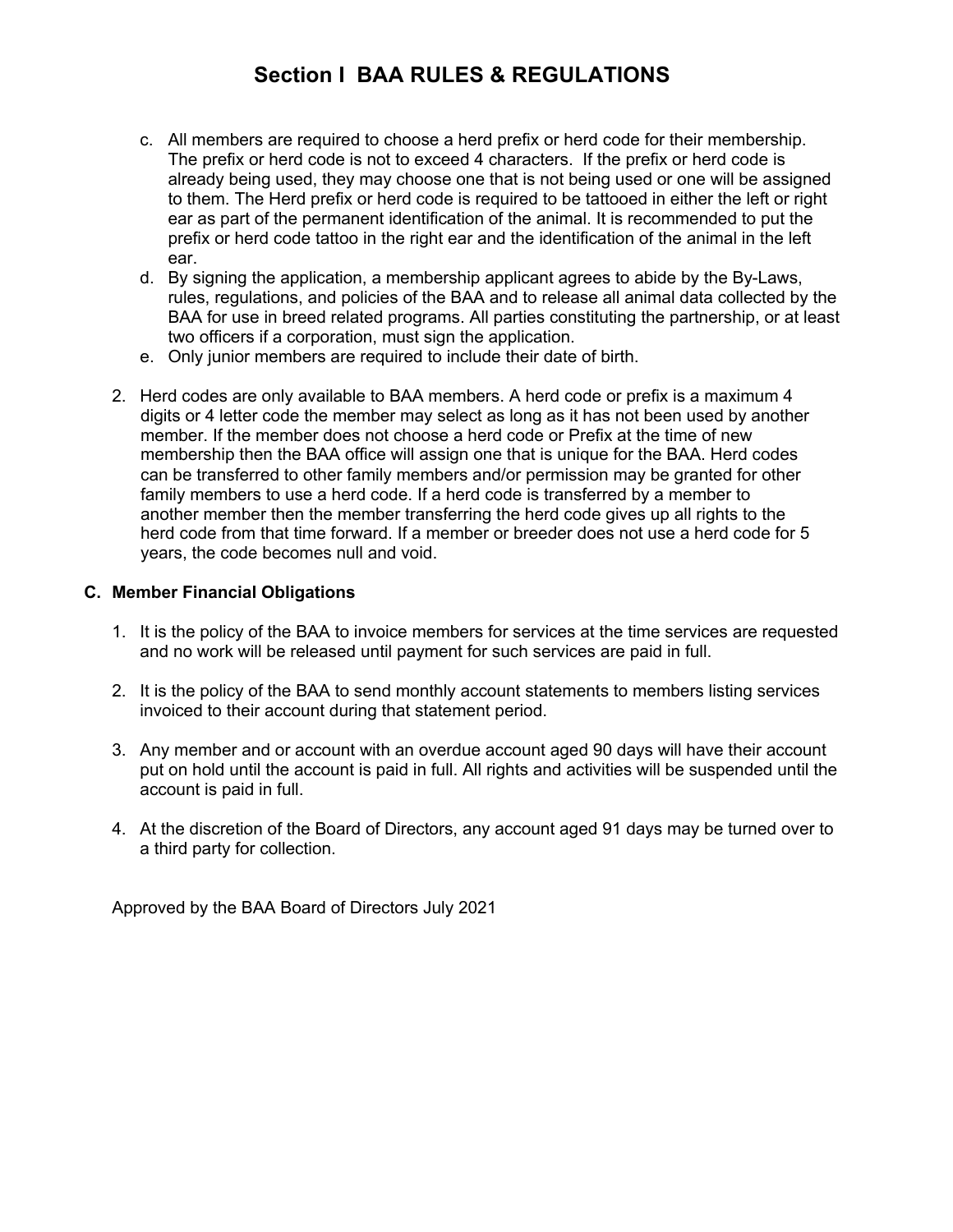## **Section II BAA RULES & REGULATIONS**

## **SECTION II – BAA HERDBOOK**

### **A. BAA Obligations**

The BAA Board of Directors is responsible to provide the means to maintain the integrity of the Braunvieh Association Herdbook (the "BAA Herdbook"). This would include all performance records and ancestral relationships.

### **B. Breeder Obligations**

Each Active Member of the BAA, and/or any individual submitting applications for registry as defined by the BAA By-Laws, is expected to keep thorough and accurate records pertaining to the identification of each animal and its ancestral history along with any performance records of all animals submitted by that member or individual for entry into the BAA Herdbook. It is understood that any person or member of the BAA maintain the integrity of the Herdbook of the Braunvieh breed and when any information is submitted to the registry, it is accurate and accepted as being accurate from that individual. If it is proven that any person knowingly submits wrongful data or information to the registry that person or member is subject to the disciplinary actions as described in the bylaws of the Braunvieh Association of America.

### **C. Registration Classifications**

The BAA recognizes only the following defined classifications of animals for entry into the BAA Herdbook:

### **1. Fullblood Braunvieh (OB)**

Fullblood Braunvieh cattle are defined as the progeny of parents that are either registered with the BAA as Fullblood Braunvieh or parents that are traceable by each branch of their pedigree through a BAA recognized foreign Braunvieh herdbook to ancestors registered as (SW) Swiss Original Braunvieh in the official herdbook of the Swiss Braunvieh Federation. The Braunvieh blood percentage of a Fullblood Braunvieh is assumed to be 100% for the purposes of determining the Braunvieh blood of the offspring of a Fullblood Braunvieh parent animal.

## **2. Purebred Braunvieh (PB)**

Braunvieh cattle mated to other breeds of cattle and/or an unknown breed(s) of cattle have been identified as Purebred when they have reached 93.75% Braunvieh for males and 87.5% for females. The Braunvieh males (bulls) with Purebred status have been treated as 100% when figuring the percentage of their progeny. The Braunvieh females that have PB status use the classified actual Braunvieh percentage of that female toward the progeny percentage. Thus, allowing Purebred Braunvieh (PB) animals to decline in actual Braunvieh percentage over the years.

**A.** On January 1, 2022, all percentages from this date forward in the Braunvieh breed will be tabulated from the Actual Genetic Makeup (AGM) of the individual, male and female. Each individual (male and female) will need to be at least 82% Braunvieh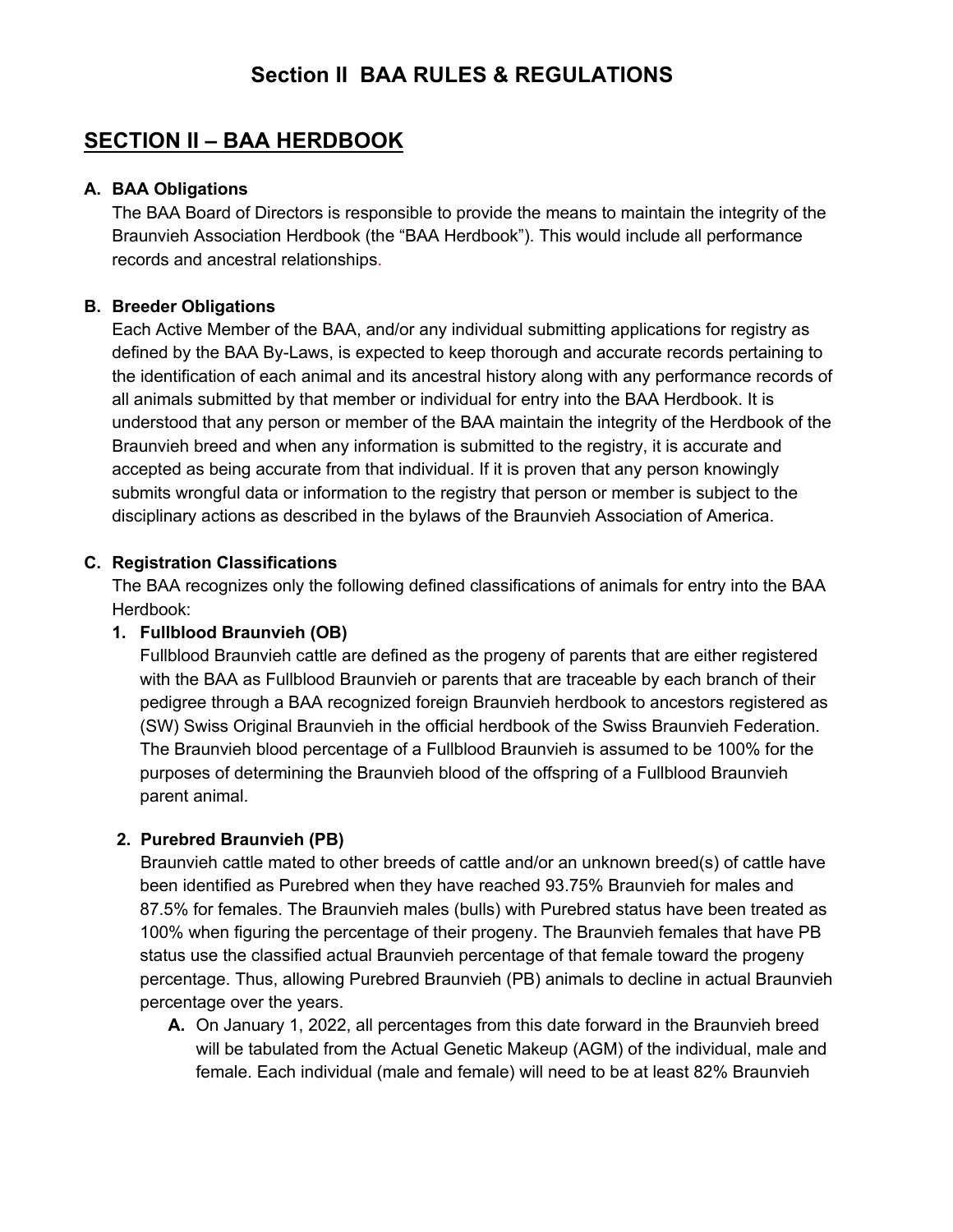## **Section II BAA RULES & REGULATIONS**

from their AGM to be considered a Purebred Braunvieh (PB). The process of figuring progeny at 100% to reach Purebred status on animals that do not have an AGM 100% will be discontinued. The only number used to figure percentages on the individual animal and/or the progeny from the individual will be the Actual Genetic Makeup (AGM).

- **B.** It is understood that all animals in the registry that are declared a PB as of January 1, 2022, will be grandfathered in and have PB status until they are disposed of.
- **C.** It is further understood that any Braunvieh animal that would have qualified as a Purebred under the rules previous to January 1, 2022, on the old Braunvieh classified percentage will be eligible for registry as a PB till Dec. 31, 2022. (This allows for any animals that do not make the AGM 82% to be a PB but would qualify under previous rules and was conceived before the new AGM rule was put in place on January 1, 2022, may be registered as a PB.) Member will need to call the office to get these types of animals registered.
- **D.** January 1, 2028, all Purebred Braunvieh animals (male and female) must be 86% Braunvieh for the AGM (Actual Genetic Makeup). All animals labeled as a PB on Dec 31, 2027, will be grandfathered in and continue as a PB Braunvieh until they are disposed of.

## **3. Percentage Braunvieh (Beef Builder) (BB)**

Beef Builder Braunvieh cattle are defined as individuals identified by BAA pedigree records as at least 20% Braunvieh blood by their AGM and have not reached Purebred status (PB) listed above in 2A through D. On January 1, 2022, the minimum percentage to be registered as a Braunvieh (BB) will change to 20% AGM. It is further understood that any Braunvieh animal that would have qualified as a Percentage Beef Builder under the rules previous to January 1, 2022 will be eligible for registry as a BB till Dec. 31, 2022. (This allows for any animals that do not make the 20% AGM to be a BB but would qualify under previous rules and was conceived before the new rule was put in place on January 1, 2022, may be registered as a BB.) Member will need to call the office to get these types of animals registered.

## **4**. **Certified Beef Builder Braunvieh (BC)**

Certified Beef Builder Braunvieh are defined the same as 3 above with the exception that both sire and dam must be registered either with the BAA or another recognized breed registry. To be qualified as a BC the registration number of the other breed (non-Braunvieh) must be given to the association and recorded in the pedigree. On January 1, 2022, the minimum percentage to be registered as a Braunvieh (BC) will change to 20% AGM. It is further understood that any Braunvieh animal that would have qualified as a Certified Beef Builder under the rules previous to January 1, 2022 will be eligible for registry as a BC till Dec. 31, 2022. (This allows for any animals that do not make the 20% AGM to be a BC but would qualify under previous rules and was conceived before the new rule was put in place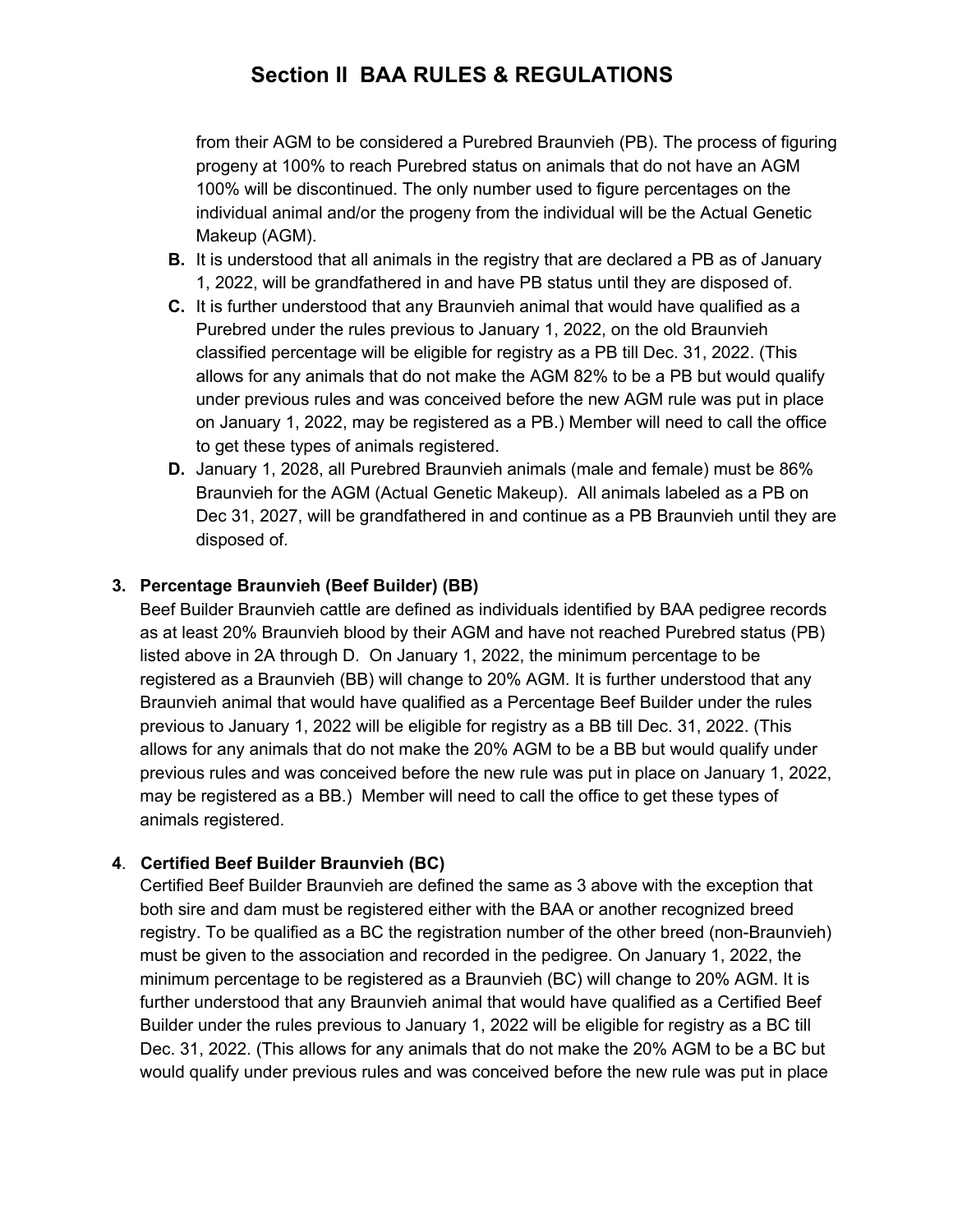## **Section II BAA RULES & REGULATIONS**

on January 1, 2022, may be registered as a BC.) Member will need to call the office to get these types of animals registered.

### **5. Mini Braunvieh (Z) and (S)**

Mini Braunvieh cattle will be registered in the Braunvieh herdbook with a Z prefix on the registration number. To be registered as a Mini Braunvieh, one parent must already be registered as a Mini Braunvieh or as a Mini in another breed registry. Mini Braunvieh that do not qualify for a Z before registration number will receive an S which stands for small. Once an animal who has received S before registration number, that animal will no longer be able to mate to a full size animal if registering it's progeny in the BAA Herdbook. The performance records from Mini Braunvieh could have an effect on the performance of normal sized cattle from the same bloodlines. It is imperative to make sure any performance data turned in is kept in a separate contemporary group of mini type Braunviehs as per the member/breeder. For an animal to be shown as a Mini Braunvieh, it cannot measure over 43" in height at the hip.

### **D**. **Foreign Braunvieh**

Foreign Braunvieh cattle must come from a recognized foreign Braunvieh Herdbook. When the foreign cattle are entered into the BAA registry, they must be given a BAA registration number and maintain their international ID number. A copy of the foreign registration paper must be submitted to BAA in the same ownership and name of the animal on that paper will be placed on the BAA registration paper. The owner will be charged foreign registration fees as set by the BAA Board of Directors and any additional cost will be the responsibility of the owner for the foreign animal being registered in the BAA. The status or percentages of the animal must follow all BAA rules to be eligible for registration in BAA Herdbook.

### **E. Pedigree**

An extended pedigree of a BAA registered animal shall contain only ancestral and performance data on file in the BAA office. The extended pedigree and the information therein shall be considered to be part of the BAA files. This information shall be available on request to any BAA member or other Braunvieh Registry Association.

### **F. Representations and Warranties**

Calculation and recording of breed blood percentages is limited to information provided from breeders and other sources. The BAA makes no representations as to the accuracy of such information, nor to the actual genetic makeup of any animal entered into the BAA Herdbook.

Approved by the BAA Board of Directors July 2021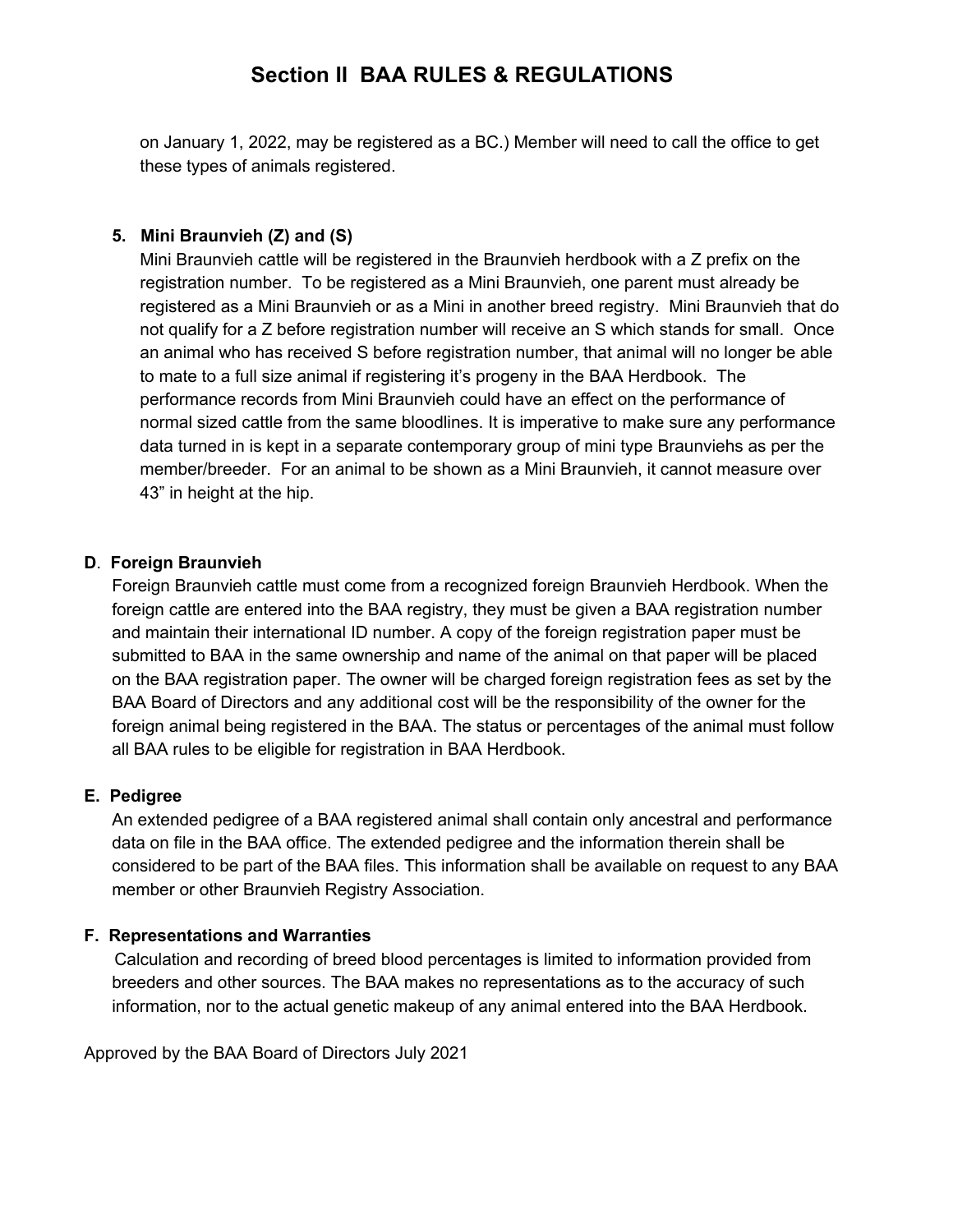## **Section III BAA RULES & REGULATIONS**

## **SECTION III – Total Herd Reporting**

#### **A. Introduction to Total Herd Reporting (THR)**

Current members previous to January 1, 2022 should understand that they need to choose the type of breeder they wish to be, either a Total Herd Reporting Breeder (THR Breeder) or Traditional Concept Breeder (TC Breeder). Each member must make that distinction by January 1, 2022. As of January 1, 2022, all new members joining BAA will automatically be a THR breeder. Only TC breeders that are grandfathered in will be allowed to maintain TC status.

- 1. **THR Breeder:** this type of breeder will receive EPDs and will be required to do pay an assessment on each cow in their herd each year to continue to have EPDs issued. They will also receive discount fee on registrations and first-time transfers on all progeny from cows that are assessed for that calendar year. The assessment fee will be determined by the BAA Board of Directors.
	- a. Only BAA members will be allowed to be THR breeders.
	- b. THR breeders and annual assessment are in place to help cover the cost of producing the EPD genetic evaluation.
	- c. THR breeders should understand the importance of providing the performance data on each cow's calf that year, in the herd. This is the only way to get a true picture of which genetics are the top producers and provide a true and accurate EPD on all animals in the breed.
	- d. THR assessments will be mailed around the  $1<sup>st</sup>$  of December each year to the BAA member.
		- i. Bulls are not assessed as part of an inventory, only females of producing age.
	- e. THR breeder will be required to turn in an inventory of all females each year by April 30. They will then be invoiced for each cow in that inventory; the THR fee determined by the BAA Board.
		- i. THR breeders will not be able to register or record a calf for that calendar year until they have submitted and paid their THR fees for that calendar year.
		- ii. THR Breeders need to understand the importance of assessing 100% of their cows that will be of calving age in that calendar year. By recording the performance records on every cow's calf in that calendar year the breed and breeder get a complete picture and high accuracy when the EPDs are calculated.
		- iii. If a THR breeder makes a cow inactive in their submitted inventory for any reason, and they need her activated at a later date. They must pay a reactivation fee as set by the BAA Board in order to get that cow's calf registered.
		- iv. THR Breeders must understand that they will be assessed a late fee per cow assessed for any cows assessed after April 30th of each calendar year.
		- v. THR breeders may include unregistered cows (performance only) in their inventory for the same fees as registered females. It is not mandatory to enroll unregistered cows in THR, only at the breeder's or owner's discretion.
			- 1. Unregistered females must have a unique identification (tattoo) to be enrolled in THR.
			- 2. The progeny of females that have not been enrolled in THR will not receive EPDS.
			- 3. Only calves resulting from females that have been enrolled in THR will receive EPDs.
		- vi. THR breeders will no longer be able to assess the cow when registering a calf. They must submit the entire herd by the due dates listed for each fee schedule in order to register or record any calves from that calendar year.
	- f. THR Breeder fees and assessment due dates.
		- i. THR breeders will receive a \$3.00 discount per cow for inventories and assessments paid by January 31 of each year. (Normal fee of \$10.00 minus \$3.00 discount=\$7.00 is the discounted fee as of January 1, 2022. This fee may change at any time at the discretion of the BAA Board of Directors. Members should check the updated fee schedule for fees at any given time.)
		- ii. THR Breeders that turn in their assessments and pay their assessments between Feb 1 and April 30 of each calendar year will pay the normal THR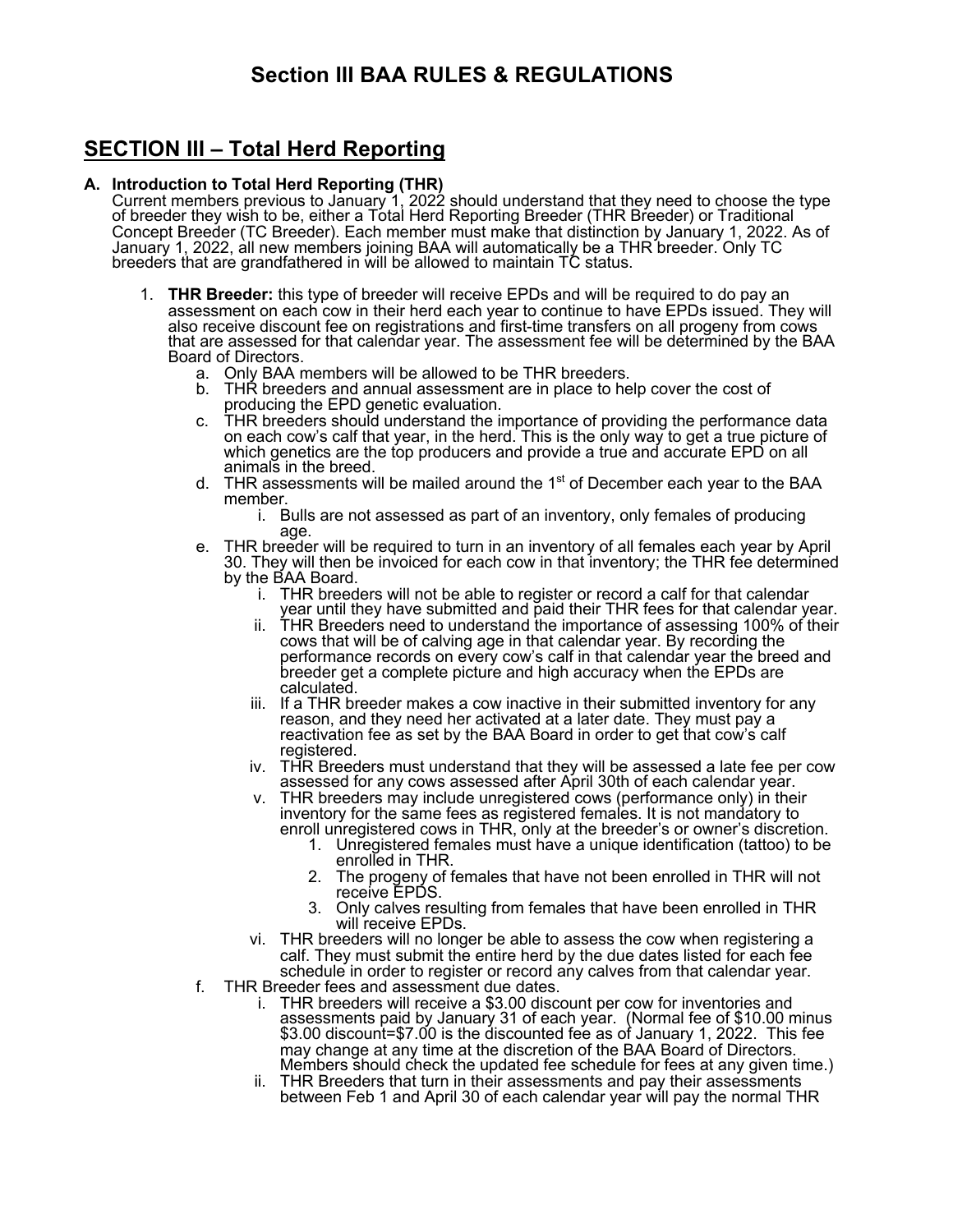## **Section III BAA RULES & REGULATIONS**

assessment fee for each cow assessed. (\$10.00 is the normal fee as of January 1, 2022. This fee may change at any time at the discretion of the BAA Board of Directors. Members should check the updated fee schedule for fees at any given time.)

- iii. THR breeder that turn in their inventory and pay the fees on or after May 1 of each year will pay the penalty fee of \$5.00 per cow. (Normal fee of \$10.00 plus \$5.00 penalty fee=\$15.00 for the penalty as of January 1, 2022. This fee may change at any time at the discretion of the BAA Board of Directors.<br>Members should check the updated fee schedule for fees at any given time.)
- iv. THR breeders that purchase an animal and need to get it assessed throughout the year will pay the same fee they paid for the total herd assessment.
- v. New THR Breeders will have a 60-day period to turn in their annual assessment to get the discount of \$3.00 off the normal assessment fee. If the New THR breeder fails to turn in their inventory in 60 days their THR fee will be the same as the fees are for the month in the calendar year they are doing their assessment.
- vi. THR Breeders that do not do their assessments or pay their assessment fees will only be allowed to register calves by paying a penalty of 3 times the

# normal registration fee for a THR Breeder. **2. Traditional Concept Breeder (TC Breeder)**

TC Breeders are only registering their cattle in the BAA herd book and will have the genetic heritage only on the registration paper with no performance information.

- a. This type of TC Breeder will not receive EPDs.
- b. TC breeders will have a separate fee schedule
- c. TC breeders that do not get their membership paid by April 30 of each year are considered non-members and will have to re-join the BAA as a THR breeder

#### **B. Unregistered females**

1. Unregistered females will not have any pedigree entered into the BAA Herdbook.

#### **C. Embryo transfer and cloned calves**

1. Embryo transfer and cloned calves will fall under the fees and rules of either a THR breeder or TC breeder.

#### **D. Multiple-sire calves**

1. Multiple Sire calves recorded that have not had the actual sire identified through DNA will not be able to have EPDs published until the actual sire has been identified.

#### **E. Annual Reporting Recommendations for THR**

An assessment must be paid on each cow in the herd that will be of age to calve during that calendar year the assessment is paid. The purpose of THR, *TOTAL HERD REPORTING* is just as it says. The total herd needs to have a report or activity turned in on each cow in the herd each year, the calving information or loss of calf, the weaning weight of the calf resulting from the birth in the calendar year. Yearling weights on those animals that are kept for replacements or for sale. This information is needed to build accurate EPDs. The system is designed to need every cow's progeny in the herd recorded each year to get a complete record of all the activity and how they performed compared to their contemporaries.

- 1. The activities for each cow should include.
	- a. Calving Ease Score
	- b. Birth Weight
	- c. Weaning Weight
	- d. Yearling Weight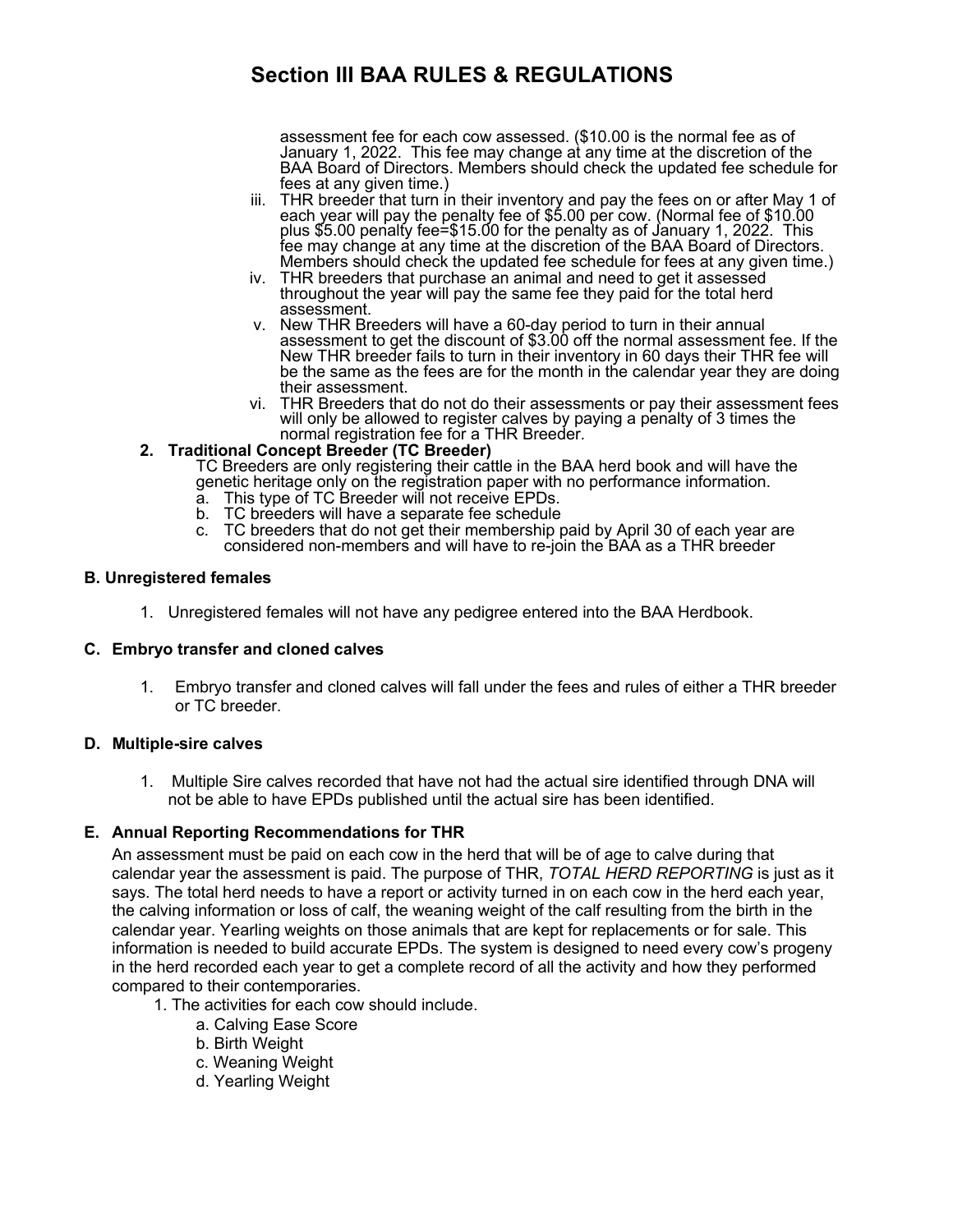## **Section III BAA RULES & REGULATIONS**

- f. Recording of why any calf or cow was disposed of during the calendar year.
	- a. Disposal Codes would be as follows. (Reason for selling or disposing of animal)
		- 1. sold for commercial production
		- 2. died of sickness or disease
		- 3. died from injury
		- 4. died from calving difficulty
		- 5. died or culled for old age
		- 6. culled for lack of quality
		- 7. culled for having poor performance
		- 8. culled for lack of fertility
		- 9. culled for disposition (wild or crazy)
		- 10. culled for showing genetic defect
		- 11. culled for not having structural soundness (bad feet and legs)
		- 12. culled for poor udder quality (big teats and or broken-down bag)
		- 13. culled for prolapse
		- 14. reason for not having natural calf used as recipient
		- 15. sold as registered animal for breeding purposes
	- b. Disposal codes may change from time to time to fit the definitions as required by the firm doing the genetic evaluation.

#### **F. Removing a Female from Enrollment**

- 1. When a cow is removed from the breeder's inventory or enrollment in THR the breeder is required to use the disposal codes provided for this purpose. Cows removed from the THR inventories that are needed to become activated again will be subject to a separate reactivation fee on top of the normal THR assessment fee. THR breeders must enroll all females of calving age in that calendar year, or they must dispose of her before they are eligible to register any calves born in the calendar year the assessment was paid for. There are codes to use for non-exposed heifers and Donor type females.
- 2. Upon the failure of a member to meet his/her financial obligations to the BAA, all THR females of the member will be removed from enrollment. Such females may be re-enrolled in THR later by the same member by paying the re-enrollment fee.
- 3. Once a female is removed from enrollment for any reason, and the next annual renewal date passes, that female can only be re-enrolled in THR by the owner of record at the time the female was removed from enrollment. The original owner at the time of removing the female must pay the penalty fees to re-enroll the cow. A new owner can re-enroll the same cow by paying the current year's assessment.

### **G. Leased Females**

- 1. When a lease agreement is on file with the BAA, lessee is responsible for any THR fees and reporting resulting calves during the lease period.
- 2. When no lease agreement is on file with the BAA, the owner of record remains responsible for any THR fees and THR reporting of calf and or performance information.

Approved by the Braunvieh Board of Directors July 2021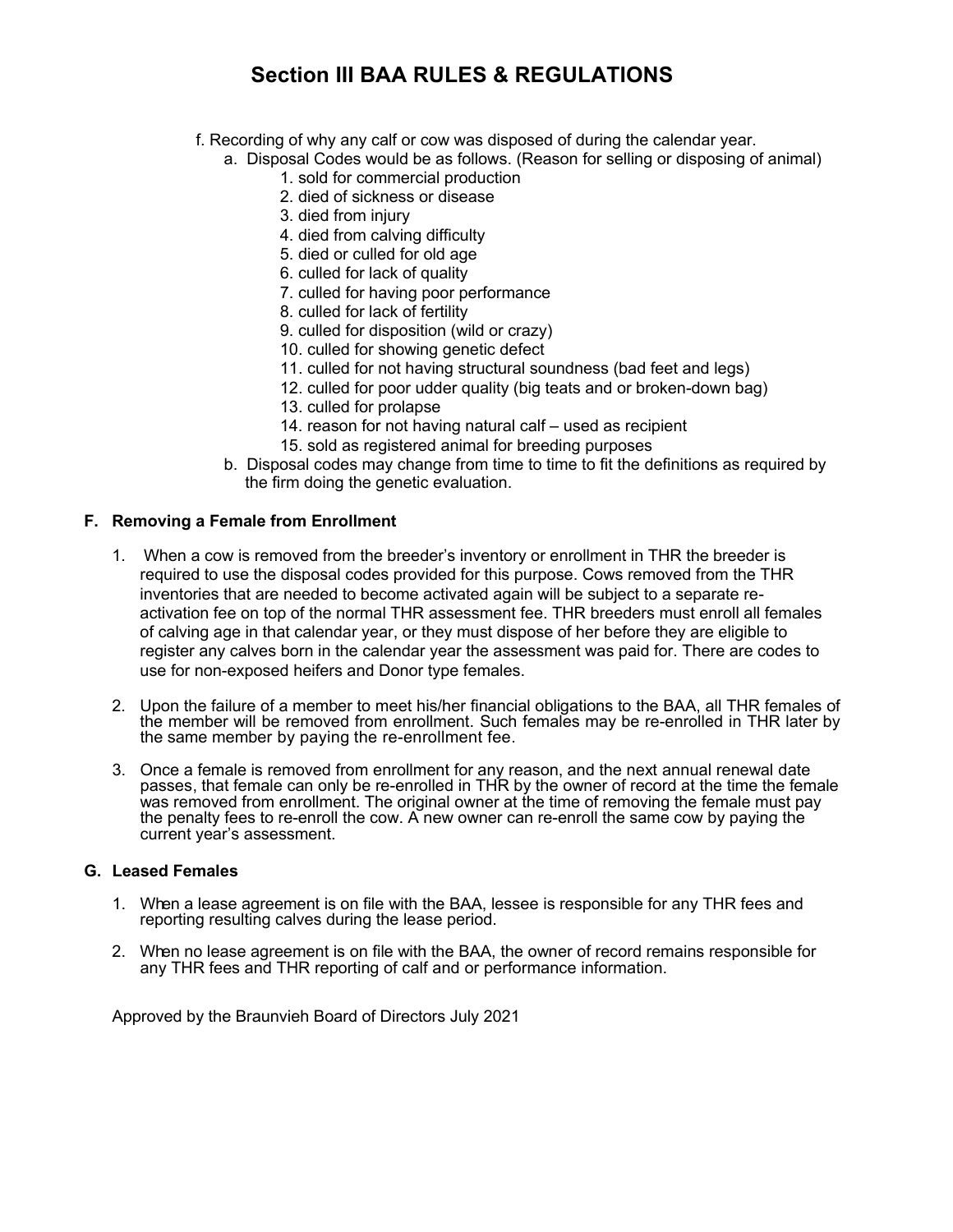## **Section IV BAA RULES & REGULATIONS**

## **SECTION IV – Registration Information**

To register a calf, the following information must be provided using a registration form on the BAA website or may mail same form into the BAA Office. Members can register calves online directly into the registry using the Digital Beef software, logging in from the BAA website. To register an animal, you must be a member of the Braunvieh Association of America.

### **A. Animal Name**

- 1. The name of any animal may not be more than 35 letters, numbers, and spaces, including prefixes and characters such as dashes or slashes.
- 2. The member is required to use their prefix or herd code at the beginning of the name. The registry will

automatically fill in the prefix or herd code.

3. Once registered, the name of an animal can only be changed upon the written authorization of the same entity submitting the original name of the animal and only if no progeny of the animal have been registered. A name change fee is required.

## **B. Animal Sex**

The birth sex of the animal.

- 1. Male =  $B$
- 2. Female =  $C$
- 3. Steer = S

## **C. Animal Birth Date**

1. The month, day, and year of the animal's birth are required.

## **D. Animal Identification**

Each animal must be permanently tattooed with an individual identification number "Private Herd Number" (Prefix or Herd Code preferred in right ear)

- 1. The registration application must indicate the member Herd Code tattooed in the animal's ear (recommended in right ear) and also indicate the location of the identifying tattoo in which ear.
- 2. There can be NO duplicate Private Herd Number (Prefix or Herd Code) used in a herd in any given year.

## **E. Sire Identification**

One of the following must be provided:

- 1. If registered with the BAA, the BAA registration number.
- 2. If registered with another breed association, the name of the breed association, the animal's registration number and name of the animal.
- 3. If not registered, a breed description of the sire, birthdate and animal identification of the sire.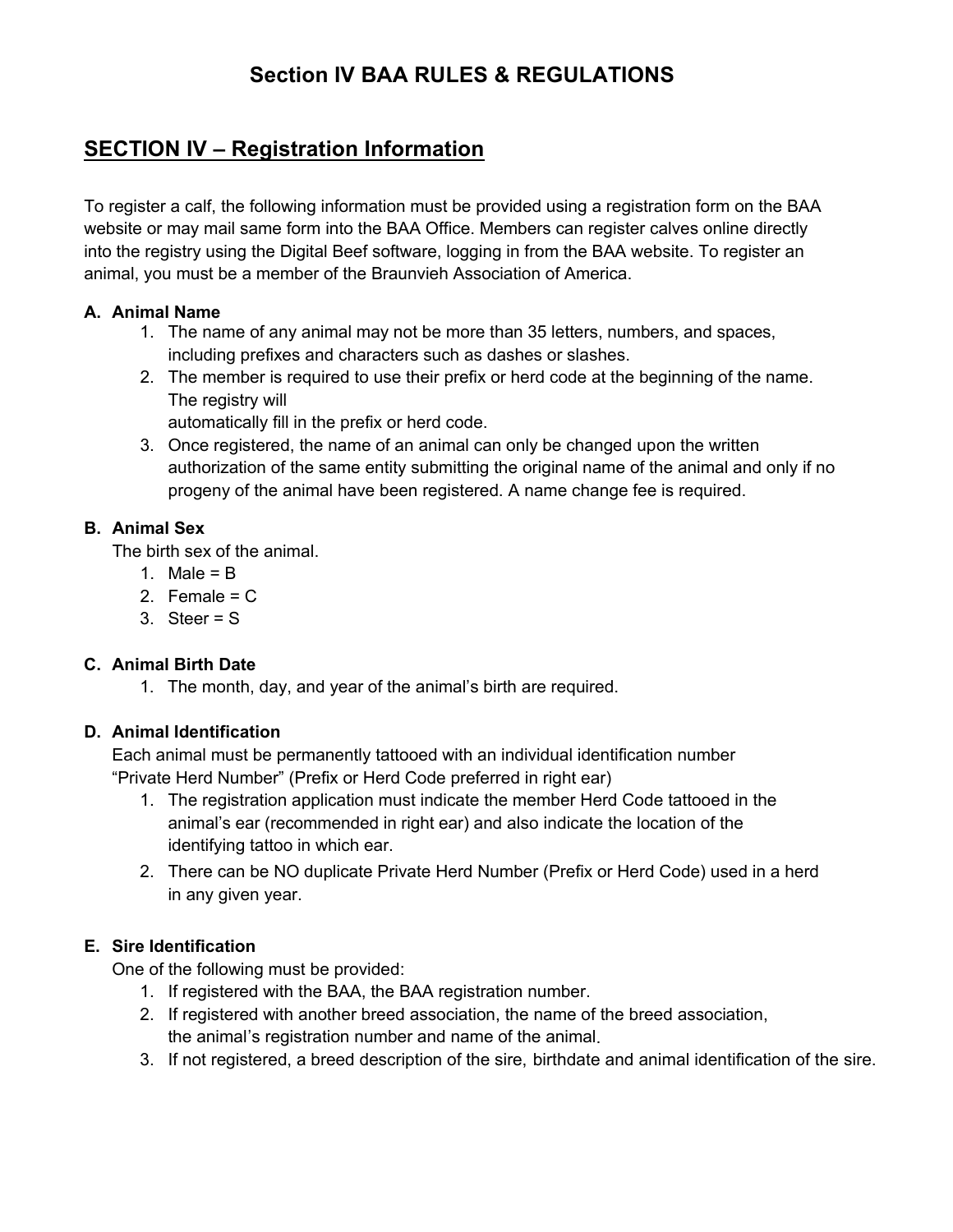## **Section IV BAA RULES & REGULATIONS**

### **F. Type of Service**

- 1. Natural Service = NS (default, if nothing entered)
- 2. Artificial Insemination = AI
- 3. Embryo Transfer = ET

## **G. Dam Identification**

One of the following must be provided:

- 1. If registered with the BAA, the BAA registration number. Note: A Braunvieh dam must be active on the submitting member's THR inventory, if the member is a THR breeder.
- 2. If registered with another breed association, the name of the breed association, the animal's registration number and name of the animal must also be provided.
- 3. If not registered, a breed description of the female, birthdate and animal ID of the dam are required.

## **H. Twin Code**

- 1. Single animal birth  $= 1$  (default, if nothing entered)
- 2. Twin to a bull calf  $= 2$
- 3. Twin to a heifer calf  $= 3$
- 4. Multiple, if more than two calves = 4
- 5. Clone =  $5$

## **I. Horned/Polled Status**

1. Horned =  $H$ 

"Horned" is defined as an animal with horn growth affixed to the skull that has or has not been removed.

2. Polled  $= P$ 

"Polled" is defined as an animal which, as a result of its genetics, exhibits no horn or scur growth and does not develop scurs later in life.

3. Scurred = S

"Scurred" is defined as an animal with rudimentary horn growth that will not develop into a horn. The rudimentary horn growth may or may not become firmly attached to the skull at an older age. Scurred animals are genetically polled.

- 4. De-Horned will = horned on the paper and be recorded as a horned animal.
- 5. If a calf is reported to be polled or scurred when both parents are recorded as horned, the calf will be identified with a lower case "s" as a Sport. Which means it is a mutation polled from two horned parents. It is recommended that the parents be DNA parent verified at this time because a mutation is very rare.

## **J. Breeder**

- 1. The Breeder shall be defined as the owner of the dam at the time of conception.
- 2. In the case of Embryo Transfer calves, the breeder is the owner or lessee of the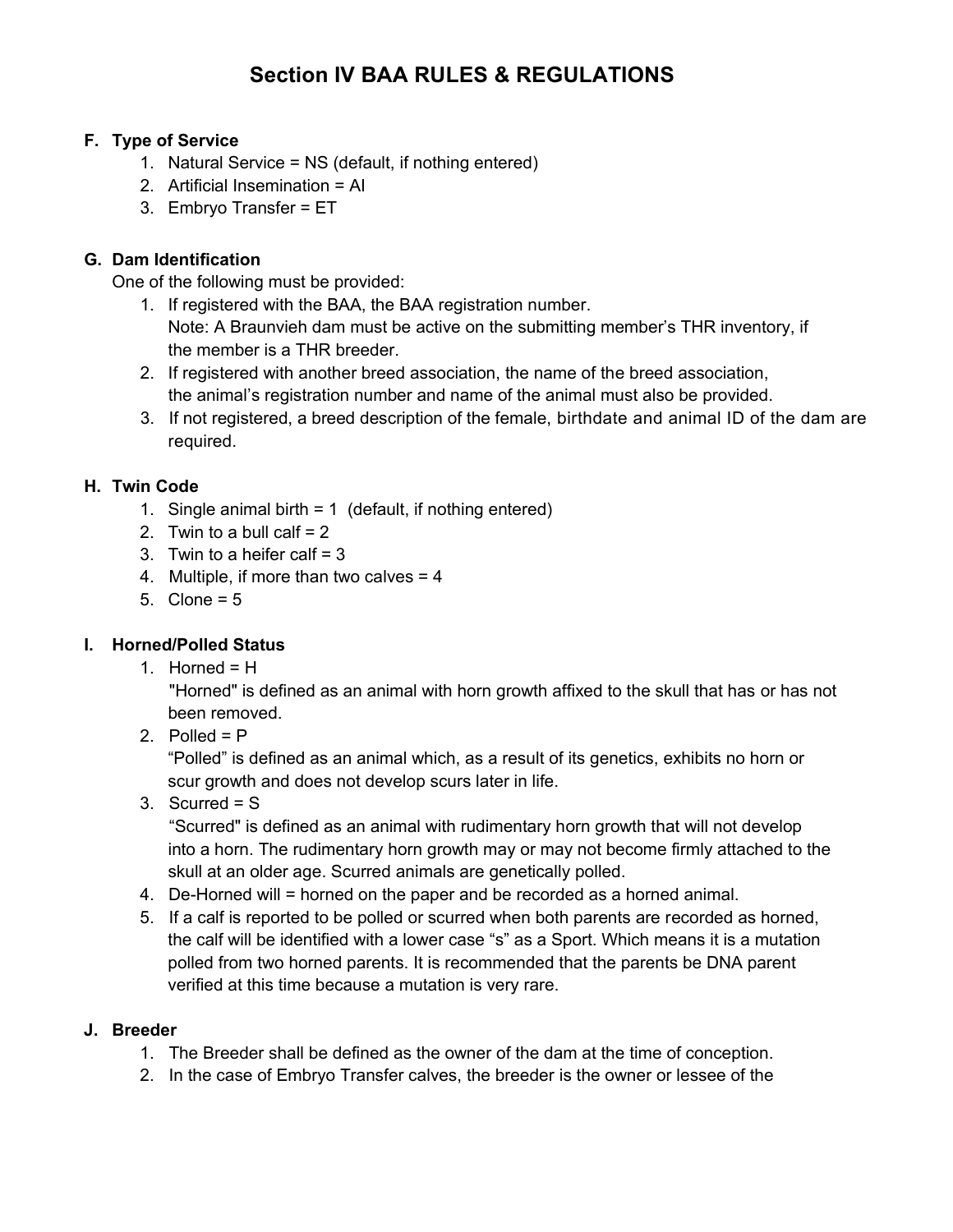## **Section IV BAA RULES & REGULATIONS**

dam at the time the donor cow is bred.

3. The lessee shall be considered the breeder of any calves which result from a breeding that takes place on a leased cow during the time periods covered by the lease. Proper documentation of the lease is required.

### **K. Leased Animals**

- 1. An animal registered in the BAA Herdbook may be leased to another member for breeding purposes. The lessee shall be considered the breeder of any calves which result from a breeding that takes place on a leased cow during the time periods covered by the lease, provided that the lessor has previously notified the BAA of the lease, including the effective inception and termination dates of the lease.
- 2. Fees on leased animals will be charged to the lessee unless instructions to the contrary are on file with the BAA.

### **L. Authorization**

The signature of the owner of the animal, or the owner's authorized representative, is required at the time of registration if submitted on paper or via fax. Signatures are not required when submitting registration information via www.braunvieh.org. By submitting registration information in any form to the BAA, the submitting individual or entity is verifying that all of the information is true and correct to the best of his or her knowledge.

Approved by BAA Board July 2021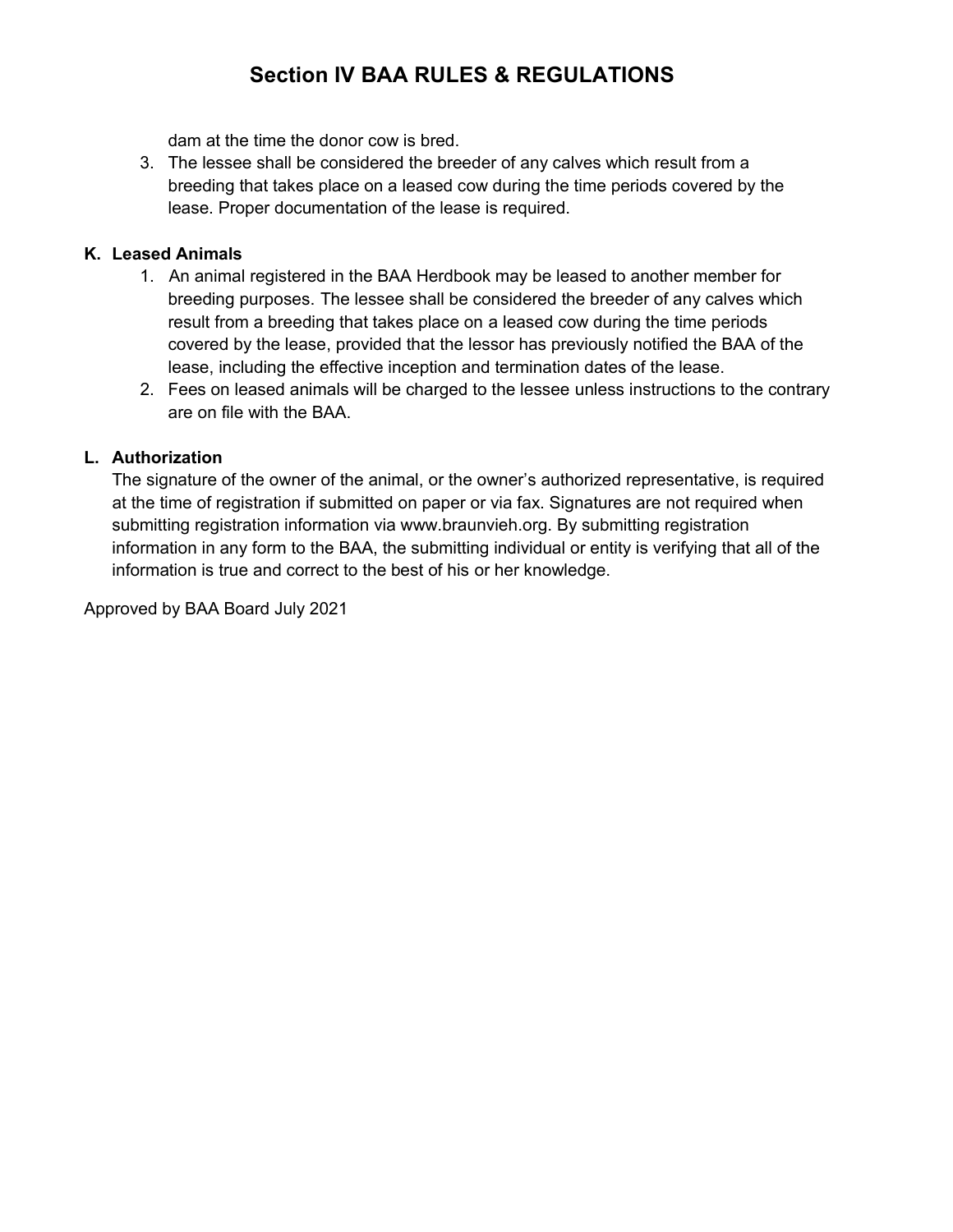## **Section V BAA RULES & REGULATIONS**

## **SECTION V – TRANSFERS OF REGISTRATIONS**

#### **A. Authorization**

- 1. A transfer of ownership on the certificate of registration must be submitted or approved by the listed owner on the registration paper in the registry at the time of transfer.
	- a. The transfer information may be submitted on the registration certificate to the BAA office.
	- b. The Transfer may be done in the registry on the online portal if you are a member. i. All information requested must be provided to be eligible for transfer.
	- c. Any transfers processed must be submitted in writing with all the information required for transfer of the animal and proper authorization by the listed owner in the registry. (Unless the registration is done online in the registry by members only)
- 2. Sale managers are authorized as an agent of the listed owner in the registry to provide appropriate transfer information and signature as acting agent for owner listed on the registration certificate. To only transfer cattle that were in a sale they managed on behalf of the listed owner.
	- a. Sale managers must fill out the complete information on the paper and submit it for transfer to the BAA Office or have access to an online system to do the transfers digitally.

#### **B. General Information for Transfers**

- 1. Each transfer must have signature of authorized person representing the owner at the time of transfer unless process online in the registry by the owner at time of transfer.
- 2. The registration number of the animal being transferred if it is not submitted on the registration paper.
- 3. The date of sale must be provided with each animal transferred.
- 4. The name and complete address of the buyer as they wish to be listed on the registration paper or the BAA member number must be provided for each animal transferred.
- 5. If the animal being transferred is a female she must be identified as open or bred.
	- a. If bred the service date and registration number of the service sire.
	- b. If AI bred and then pasture exposed all exposure dates and AI breeding dates must be provided at time of transfer.
- 6. There is a special reduced transfer fee for in family transfers as set by the BAA Board.
	- a. Definition of in family is immediate family and/or family partnership.
- 7. Appropriate transfer fees will apply to all transfers including special fees received for THR assessed cows and or non-members as determined by the BAA Board of Directors.

#### **C. Bull Breeding Interests and Donor Cows**

- 1. Bull registration Transfers
	- a. May have up to four names on the pedigree with four member or breeder BAA account numbers.
	- b. The percentage transferred, or ownership rights are between the seller and the buyer. They should have a separate signed document describing those ownership details.
	- c. The seller may declare these details on a transfer, but the BAA will not have any responsibility to either the seller or the buyer pertaining to their personal agreement of ownership details. The BAA does not have any responsibility to either seller or buyer for ownership details other than to provide the names and dates of ownership for the bull to give those names right to register resulting progeny of said bull.
	- d. The seller and or buyers shall understand that the names on the pedigree are for the purpose of registering progeny only. That ownership listed on a pedigree does not have any legal monetary value or legal title as a document. Monetary value or legal title of ownership needs to be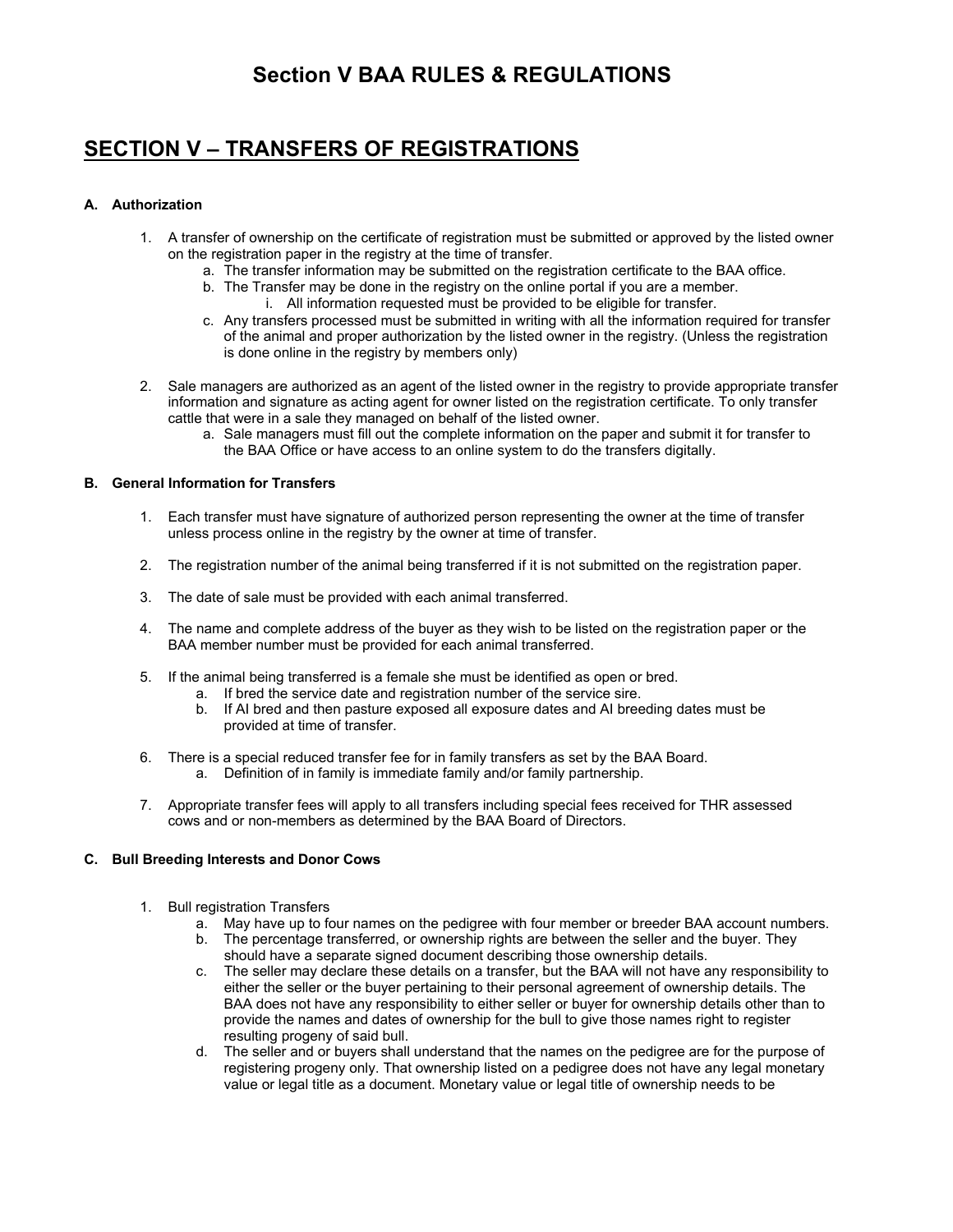## **Section V BAA RULES & REGULATIONS**

described between seller and owner. Make reference to G below in Section V Rules and Regulations.

- e. The seller needs to have all owners sign any transfer or percentage of the animal's transfer. All owners listed on the pedigree at the time of sale needs to sign as agreeing that the sale is approved by all parties.
- f. Terms such as semen rights, possession only and or retaining income rights on semen sales, can be interpreted in many different definitions. For that reason, all such terms need to be in writing and agreed to by both the seller and the buyer. A copy may be sent to BAA to be attached to that animals' records.
	- i. If semen rights are retained for in herd use, the name of the party retaining the in-herd use rights must be on the registration certificate to allow them to register any resulting progeny.

#### **D. Breeding Information**

- 1. Any registration transfer application for a female must identify whether the female is bred, exposed or open and must include the date(s) of service and/or exposure and the BAA registration number (or other required identification information) of the service sire(s).
- 2. If the female is bred or AI'd to a non-owned bull it is the responsibility of the seller to make sure all the documentation and/or requirements are met by the service sire so the resulting calf can be registered without any additional testing.

#### **E. Calf at Side of Dam**

1. It is understood that if a female is sold with a calf at side or as a pair, it is the responsibility of the seller to register the calf and provide the new owner a registration certificate on the calf at side.

#### **F. New Certificates**

If a new certificate is to be printed and mailed by the BAA, the registration transfer application must request the new certificate, and indicate whether the certificate is to be mailed to the previous owner or the new owner.

#### **G. Legal Title**

A transfer of registration entered on the records of the BAA in any form shall not be construed as the conveyance of legal title by the BAA. The BAA shall in no way be involved in or assume liability for the purchase, sale or terms of a sale of registered animals or the passage of legal title thereto.

#### Approved by BAA Board October, 2021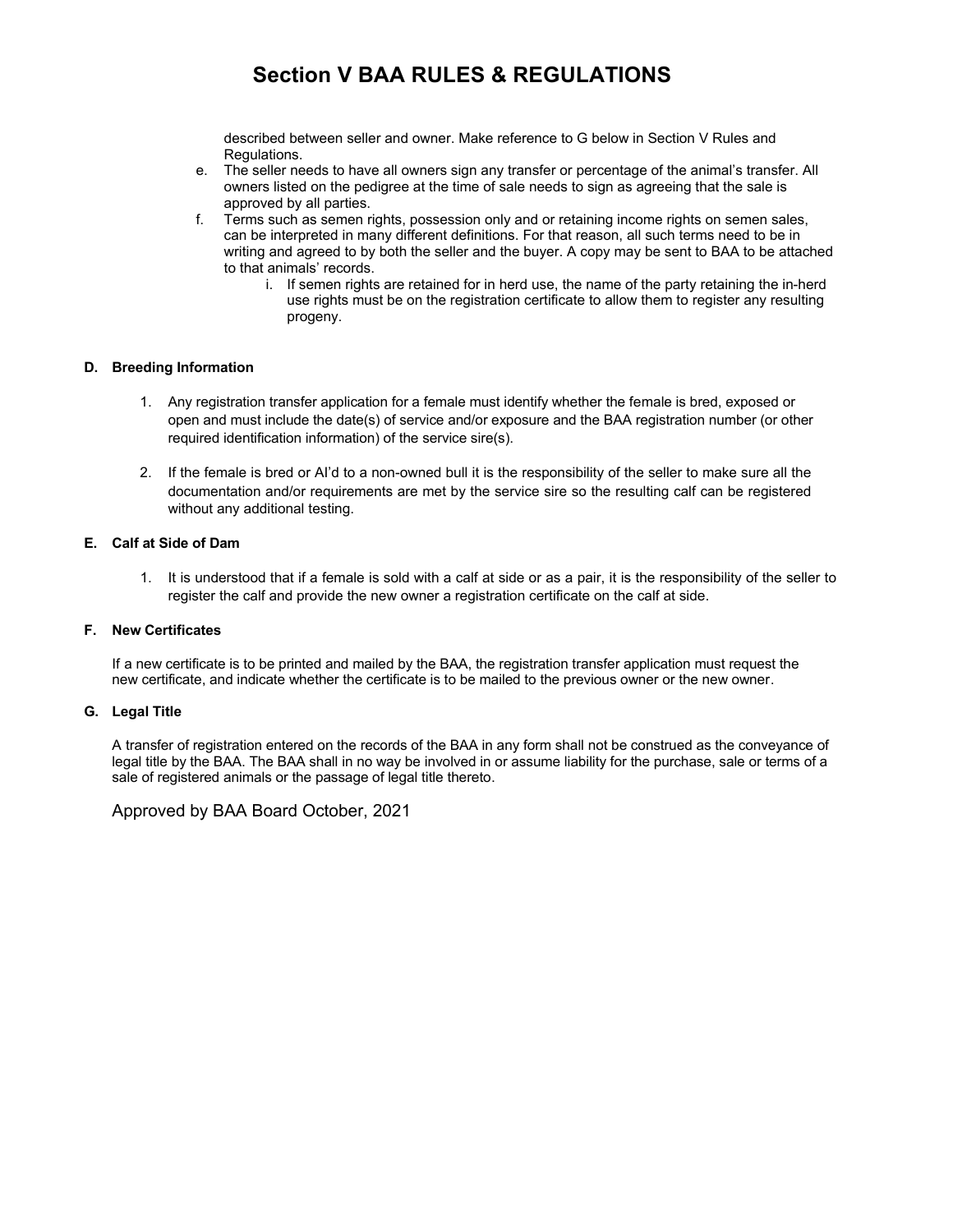## **Section VI BAA RULES & REGULATIONS**

## **SECTION VI – ARTIFICIAL INSEMINATION (AI)**

#### **A. General**

It is the policy of the BAA to support and encourage the use of AI as a tool for breed improvement.

1. A breeder does not have to own any interest in a bull to register AI progeny from the bull. 1a, 1b and 1c are in reference to being AI qualified only.

Bulls registered with the BAA between March 1, 1997 and January 1, 2022 must have a DNA profile on file with the BAA. After January 1, 2022, all bulls registered must have SNP DNA markers on file and verify to their parentage if there are markers on their sire and/or dam.

- a. In the event the AI sire (bull) is no longer available for testing and there are AI calves needing to be registered, the resulting AI sired progeny wishing to be registered must provide DNA testing for genomics, parentage and/or any genetic defect testing required for the AI sire (bull) in order to be registered.
- b. Braunvieh AI Sires (Semen is used from a non-owned bull to breed an owned cow) must be tested for any class 1 and/or class II genetic defect, if that genetic defect is found in the first three generations of the pedigree, to be eligible to be an AI sire and register AI conceived calves. i. In the event that DNA is unavailable on an AI sire then progeny will be required to be tested for any genetic defects as a requirement for registration.
- 2. The BAA shall in no way be construed as guaranteeing conception by using AI, or if a calf results from such service, that it shall be eligible for registration. The sale of semen and or any guarantees are between the seller and buyer of any such semen.
- 3. Calves conceived after the death of a bull shall be eligible for registration under the same conditions and provisions governing the eligibility of calves conceived by artificial insemination prior to the death of said bull.
- 4. Except as otherwise provided in these rules, the BAA shall not act as an arbiter or judge in matters involving representations made between sellers and purchasers of semen.

Approved by the BAA Board December 2021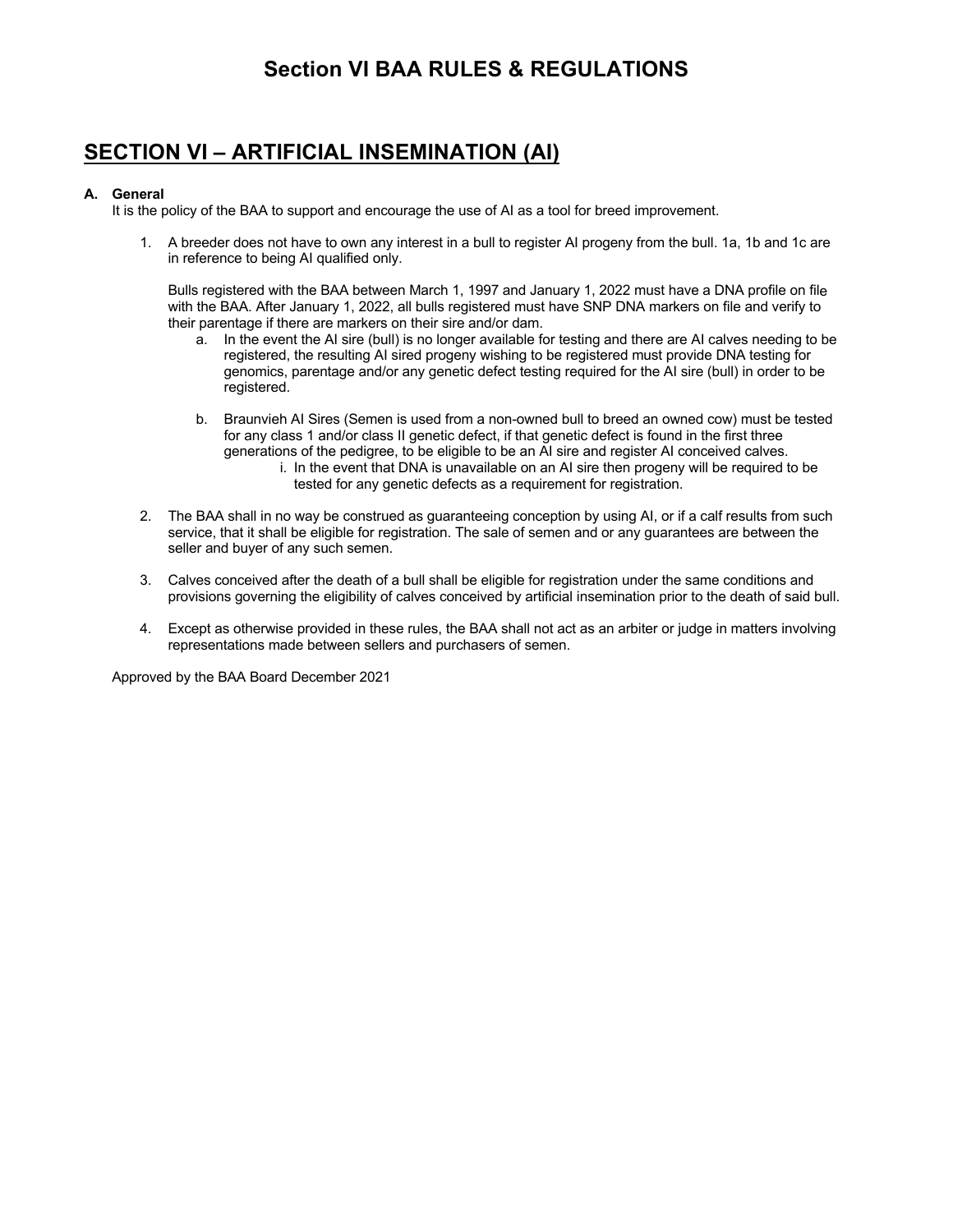## **Section VII BAA RULES & REGULATIONS**

## **SECTION VII – EMBRYO TRANSFER (ET)**

#### **A. Registration**

- 1. ET registration requirements are provided for in SECTION III and SECTION IV of these rules.
- 2. The suffix "ET" will be automatically generated by the BAA to the end of the name of each ET animal. The name of any animal may not be more than 35 letters, numbers, and spaces, including prefixes and characters such as dashes or slashes.

#### **B. DNA Requirements**

- 1. The DNA profile of the donor dam registered before January 1, 2022, must be on file in the BAA office prior to registration. After January 1, 2022, all Donor dams registered must have SNP DNA markers on file and verify to their parentage if there are makers on their sire and/or dam available.
	- a. In the event the donor dam is no longer available for testing and there are ET calves needing to be registered, the resulting ET progeny wishing to be registered must provide DNA testing for genomics, parentage and/or any genetic defect testing required to be a donor dam in order to be registered.
- 2. Braunvieh embryo donor dams must be tested for any class 1 and/or class II genetic defect, if that genetic defect is found in the first three generations of the pedigree, to be eligible to be a donor dam and register resulting embryo calves
	- a. In the event that DNA is unavailable on an embryo donor dam then progeny will be required to be tested for the defect as a requirement for registration.
	- b. The addition of new Class I defects to the list of BAA Monitored Genetic Defects will subject embryo donor dams to additional testing prior to the registration of additional progeny.
- 3. The DNA profile and requirements for an AI sire must be on file for the sire of ET progeny, in the BAA office prior to registration.
- 4. ET animals are subject to random parentage verification through DNA testing at the expense of the owner of the animal. Registrations of animals selected for random parent verification will be placed on hold until such verification is completed.

#### **C. Breeder of ET Calves**

- 1. The owner or lessee of the dam at the time the donor cow is bred for embryo transfer purposes is listed as the breeder of any offspring as a result of the collection. Proper documentation of any lease arrangement is required in order to list lessee as the breeder. In the absence of documentation to the contrary, the current (or last) owner of record of the donor female will be listed as the breeder of any ET calf from the donor female.
- 2. The owner of the transplanted embryo at the time of the birth of the resulting calf shall be eligible to register it using their Herd Code, but shall not be listed as breeder for the calf without proper supporting documentation.

Approved by the BAA Board December 2021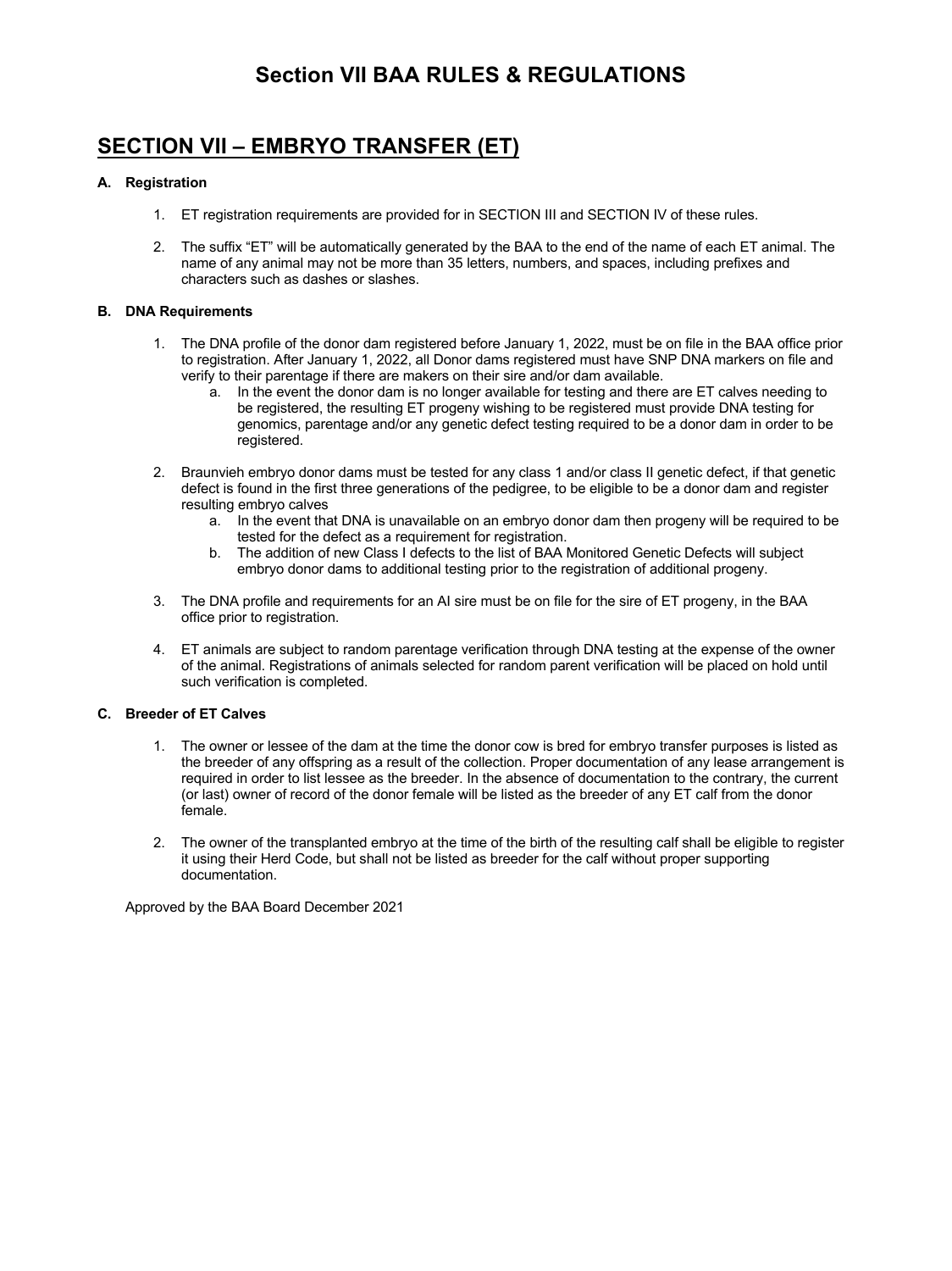## **Section VIII BAA RULES & REGULATIONS**

## **SECTION VIII – DNA PARENT VERIFICATION**

#### **A. Manner of Testing**

All DNA testing required by the BAA pursuant to these Rules must be performed in the manner specified by the BAA and at a BAA approved testing facility.

#### **B. Investigation**

The BAA Executive Committee may, with cause, investigate or cause to be investigated, through DNA testing, any animal or herd of Braunvieh cattle and may examine the breeding and herd records of any person or entity registering animals with the BAA in order to verify the applications for registry and parent verification and/or records on file in the BAA office or for the purpose of investigating other matters in which the BAA has an interest.

#### **C. Required Testing**

DNA testing will be required in the following circumstances:

- 1. Bulls registered with the BAA after March 1, 1997, must have a DNA profile and parent verification (if the DNA is available for verification) on file with the BAA prior to the non-owner utilization of semen for the production of calves to be registered with the BAA.
- 2. Embryo donor dams placed in embryo transplant for the first time must have a DNA profile on file with the BAA prior to the registration of any progeny produced through embryo transfer. The DNA profile report shall remain on file with the BAA for future use in parent verification as necessary. (If parents are on file then the Donor Cow being tested must verify to those parents)

#### **D. Cost of Testing**

The cost of all DNA testing imposed by these Rules shall be the responsibility of the owner(s) of the animal(s) tested.

#### **E. Parental Exclusions**

If one or more of the listed parents of an animal subject to DNA parent verification are excluded by the DNA test results:

- 1. At the animal owner's request and expense, the BAA approved testing facility may retest the excluded parent(s) and/or investigate whether an alternate parent verifies as the sire or dam.
	- a. If the appropriate sire and/or dam cannot be proven, then the animal being tested would be eligible for registration as a BB or Commercial animal in the registration depending on the amount of Braunvieh percentage that can be documented.
- 2. When either the sire or dam of an animal subject to DNA parent verification is unavailable for testing, and the requirements for registering progeny require parentage verification and/or genetic defect testing. Then the resulting calf or progeny wishing to be registered must provide DNA testing for genomics, parentage and/or any genetic defect testing required in order to be registered. (This only applies to individuals or progeny from a sire and/or dam that are disposed of and are not available to be tested themselves)
- 3. When the SNP markers for a parentage test are missing due to the to the testing process or lack thereof (Poor DNA Sample) This is to be used when an animal's parent was tested at Quantum, and while it technically may qualify, there just aren't enough markers to officially prove that. The animals SNP test under DNA in Digital Beef will have an asterisk attached (SNP\*). This indicates subject animals resulting parentage SNP markers are less than recommended but has enough to allow progeny to qualify to them if there are no exclusions.
	- a. When parentage testing to an animal with the SNP<sup>\*</sup>. That animal can only qualify as progeny of said parent if there are no exclusions. The subject animal or progeny from a SNP\* with be identified as qualified with an asterisk (Qualified\*)
		- i. Qualified\* = Animal has been accepted as the parent with No Contest, but due to the lack of markers/data, parentage cannot be confirmed unless further markers on said parent are obtained. *It should be understood that this resulting animal's DNA does not reflect a "Not Qualifying" result on either parent, rather, there are just too few markers to be confirmed.*

Approved by the BAA Board October 2021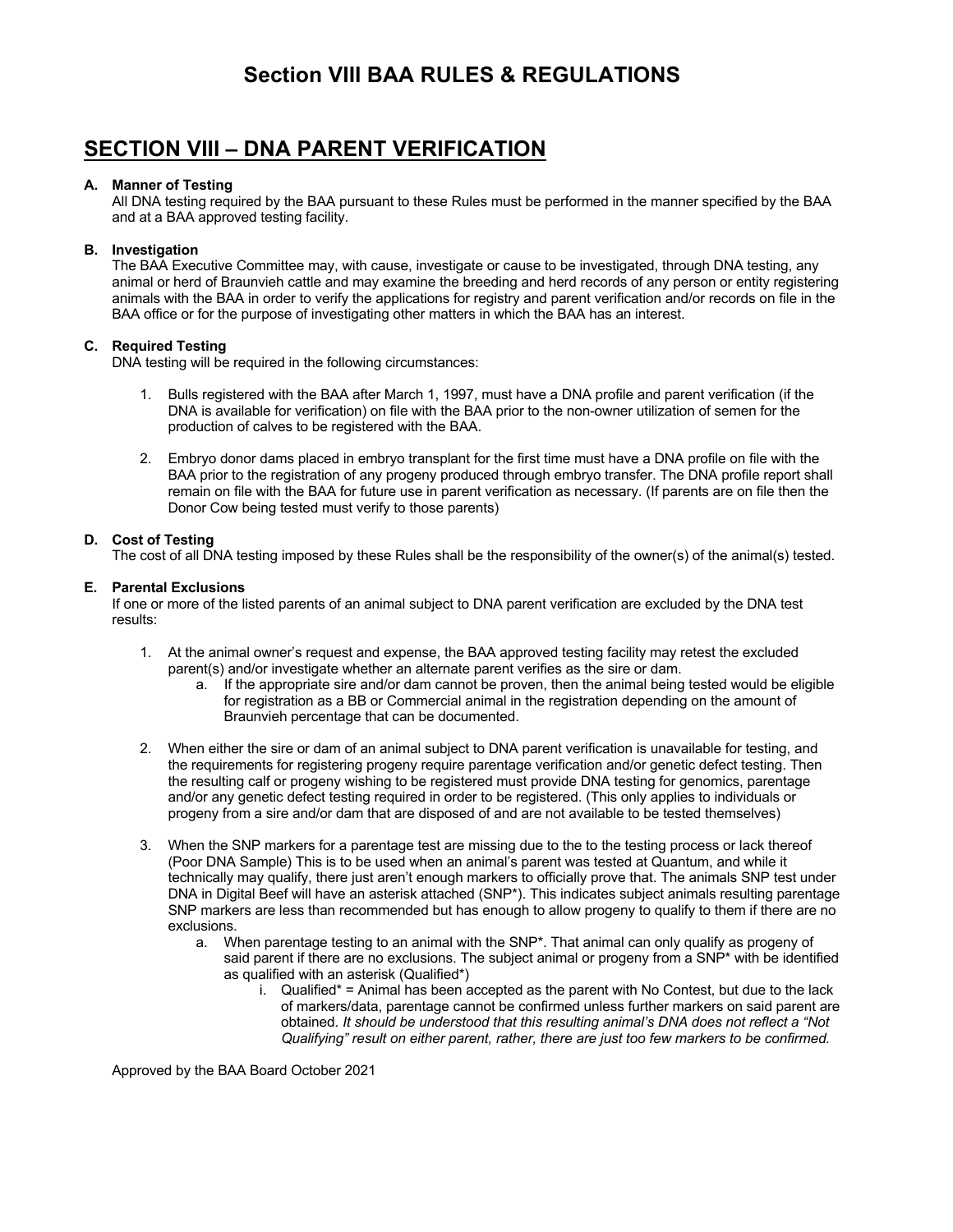## **BAA RULES & REGULATIONS SECTION IX CLONED ANIMALS**

#### **A. Eligible Tissue Donors**

- 1. Any active animal currently registered in good standing with the BAA, or any deceased animal that was registered in good standing with the BAA at the time of its death may serve as a tissue donor for the production of cloned animals to be registered with the BAA, provided that the DNA profile of the tissue donor animal is on record with the BAA.
- 2. There shall be no limit to the number of cloned animals that may be produced and registered from any such tissue donor.

#### **B. Clone Verification**

A DNA profile of the cloned animal matching that of the tissue donor is required to be on record with the BAA prior to the registration of the cloned animal.

#### **C. Breeder**

The owner of the tissue donor at the time of sample collection will be identified as the breeder.

#### **D. Clone Registration**

- 1. A Clone Registration Fee will be charged to each clone registered.
- 2. The owner of the cloned animal will be responsible for submitting the application for registration, DNA verification of the animal, and the Clone Registration Fee.
- 3. Because all tissue donors have been duly registered with the BAA, cloned animals may be registered without meeting any additional reporting requirements.

#### **E. Clone Identification**

The suffix "C" will be appended by the BAA to the end of the name of each cloned animal. The name of any animal may not be more than 28 letters, numbers, and spaces, including prefixes and characters such as dashes or slashes.

#### **F. Genetic Prediction**

All progeny performance of the tissue donor and all progeny performance of all clones of the tissue donor will contribute equally to genetic prediction estimates generated for the tissue donor and each clone thereof.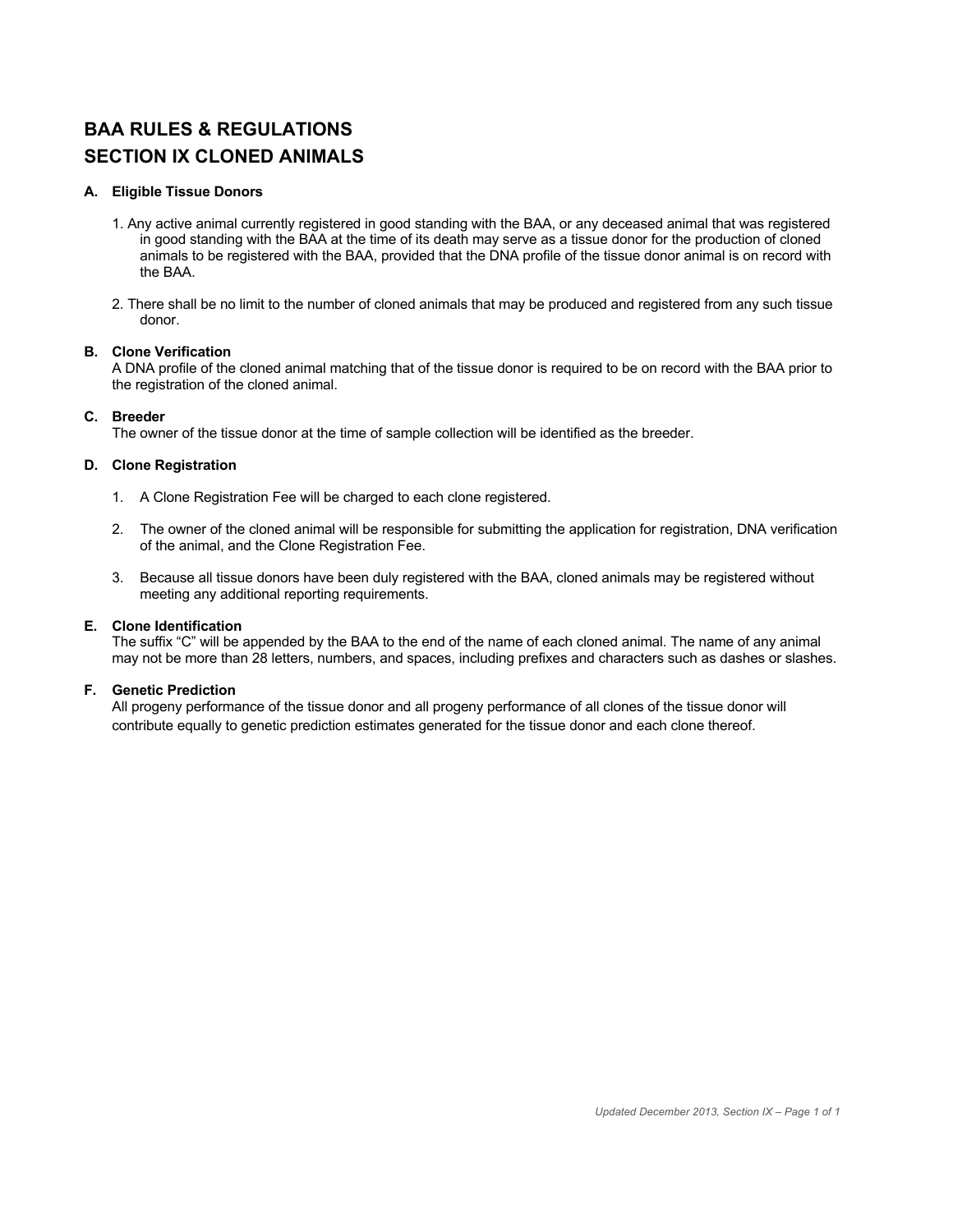## **BAA RULES & REGULATIONS SECTION X – GENETICS DEFECTS**

In an effort to assist BAA members in producing the most useful and productive animals possible, the BAA has implemented the following rules regarding the reporting and monitoring of the occurrence of genetic defects affecting the BAA herdbook.

#### **A. Defect Classifications**

Genetic defects affecting the BAA herdbook are to be classified as follows:

- 1. Class I Genetic defects causing premature death of the affected animal in any circumstance of environment.
- 2. Class II Genetic defects permitting survival of the affected animal provided special environment is furnished.
- 3. Class III Genetic defects associated with type characteristics only that do not affect the survivability of the affected animal.

#### **B. Affected Animals**

Animals known to exhibit any of the defects listed as BAA Monitored Genetic Defects (list available upon request or through the BAA website) are not eligible for registration or recordation in the BAA herdbook. This does not apply to confirmed carrier animals that possess one copy of the genetic defect gene and do not exhibit the characteristics of the defect.

#### **C. Reporting Requirements**

- 1. BAA members who become aware of a possible genetic defect that has occurred in their herd have the responsibility to immediately notify the BAA office. The reporting member will be provided a document to explain the abnormality, and instructions on the proper techniques for collecting and shipping materials from the abnormal animal. Appropriate DNA samples from both the sire and dam of the calf suspected of having a genetic defect will also be required to verify parentage.
- 2. In the event that a BAA approved DNA test is available to identify an animal's status for a specific monitored genetic defect, BAA members are required to provide test results on BAA registered animals to the BAA office within 10 business days from the date that the submitting party received written documentation from a BAA approved testing facility. In the case of animals not yet registered with the BAA, any DNA test results received by the submitting party of any genetic defect, whether or not the defect is included in the list of BAA Monitored Genetic Defects, must be on file at the BAA office prior to the animal achieving registered status.
- 3. BAA members who become aware that any sire or dam that they have introduced into the BAA herdbook from outside the BAA has been diagnosed as a carrier of any genetic defect, whether or not the defect is included in the list of BAA Monitored Genetic Defects, have the responsibility to immediately notify the BAA office of the diagnosis.
- 4. BAA members who become aware that any sire or dam that they have introduced into the BAA herdbook from outside the BAA have the potential to be a carrier of any genetic defect, whether or not the defect is included in the list of BAA Monitored Genetic Defects, have the responsibility to immediately notify the BAA office of the potential threat.
- 5. Failure to comply with BAA Rules and Regulations relative to the reporting of animals with possible genetic defects or DNA test results may subject the member to disciplinary action, including possible censure, suspension, or expulsion from membership, under provisions of Article XIV, Hearings and Procedures, of the BAA By-Laws.

#### **D. Determining Cause of Abnormality**

1. BAA will have no part in determining if the abnormality is the result of a genetic defect. BAA will only serve as the coordinator of information between the owner of the suspected animal and a genetic defect consultant. The appointed genetic defect consultant will determine if adequate evidence is present to establish a definite genetic cause of a particular abnormality. All cases of abnormal animals will be observed and determination made by a genetic defect consultant.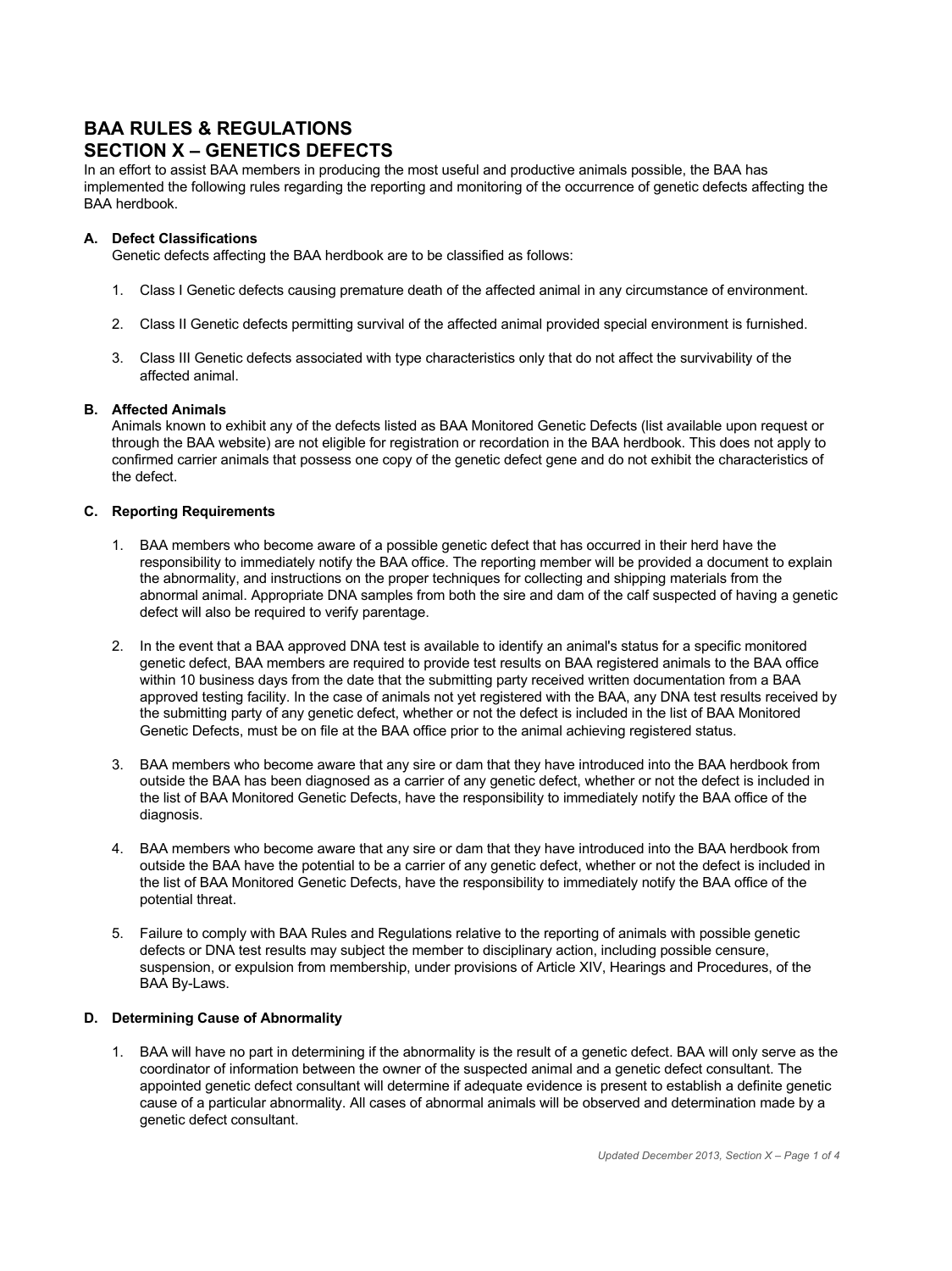- 2. BAA Board of Directors will be responsible for selecting and compensating, if required, a genetic defect consultant(s) who has the ability to determine if abnormal animals are the result of genetic defects.
- 3. The BAA Board of Directors, upon the advice of genetic defect consultant(s), will determine whether or not the genetic defect will be added to the BAA Monitored Genetic Defect list, and if listed, determine the defect classification; Class I, Class II, or Class III.

#### **E. Notification to Owner(s) and Breeder**

- 1. Once an animal registered in the BAA has produced at least 2 progeny, which are positively diagnosed with a genetic defect through visual observation, the BAA will notify, by certified mail, the Owner(s) and Breeder of the confirmed carrier animal. This notification will contain evidence supporting the diagnosis of the genetic defect. Additionally, the Owner(s) and Breeder will be notified of BAA's plan to designate the carrier animal as a confirmed carrier of a genetic defect. The designation will become final 30 days after mailing of the certified letter.
- 2. Owner(s) or Breeder of the confirmed carrier animal may contest the results of the genetic diagnosis by filing a complaint with the BAA Executive Committee prior to the time the designation becomes final. Such contest will postpone the designation of the carrier animal until the completion of the BAA Executive Committee's review of the particular diagnosis. In such cases, the BAA Executive Committee has the final say in the designation of the carrier animal.
- 3. Owner(s) and Breeder have the option to waive their right to contest the results of the genetic diagnosis. This is accomplished by completing the Waiver of the Right to Contest form that is mailed with the above described certified letter. Receipt of a completed and notarized Waiver of the Right to Contest form from all recorded Owner(s) and Breeder will void the 30 day contest period.

#### **F. Diagnostic Tests**

- 1. Upon the availability of a BAA approved diagnostic test (ex. DNA tests) which can accurately determine the carrier or free status of an animal for a monitored genetic defect, those test results will supersede the requirement of two affected progeny. Results of such diagnostic tests will only be accepted from BAA approved testing facilities. Such approved testing facilities will be listed on the BAA website or upon request.
- 2. BAA will only accept test results on samples of an animal that were submitted to the approved testing facility by the animal's owner(s), breeder, or lessee/agent on record, hereinafter referred to as the submitting party.
- 3. Through submitting samples of an animal registered in the BAA for diagnostic testing, the submitting party must agree to remove BAA from any and all liability or responsibility for the reliability or accuracy of the sample submitted for testing, accuracy of the test, performance of the diagnostic facility, and the test results. Test results not accompanied by such removal of liability and responsibility will not be accepted by BAA.
- 4. Accepted test results will be released as public knowledge upon receipt by the BAA. The tested animal's name, registration number, and test result will be disclosed as part of a collective list of tested free and confirmed carrier animals for the respective genetic defect on the BAA website or upon request.
- 5. An animal's owner(s) and/or breeder have the right to request a second diagnostic test. Such additional diagnostic test must be performed by a BAA approved testing facility and at the requesting parties" expense. In addition to the second diagnostic test, the requesting owner(s) and/or breeder must provide means to verify parentage of the animal in question.
- 6. When Diagnostic Testing is Available:
	- a. It is the responsibility of all BAA members to be aware that animals containing a defect tested carrier animal in their pedigree without an intervening defect tested free animal have the potential to be a defect carrier animal.
	- b. Class I Genetic Defects
		- i. Animals applying for registration whose pedigree contains a Class I monitored genetic defect tested or confirmed carrier within the first three generations (parents, grandparents, great grandparents) without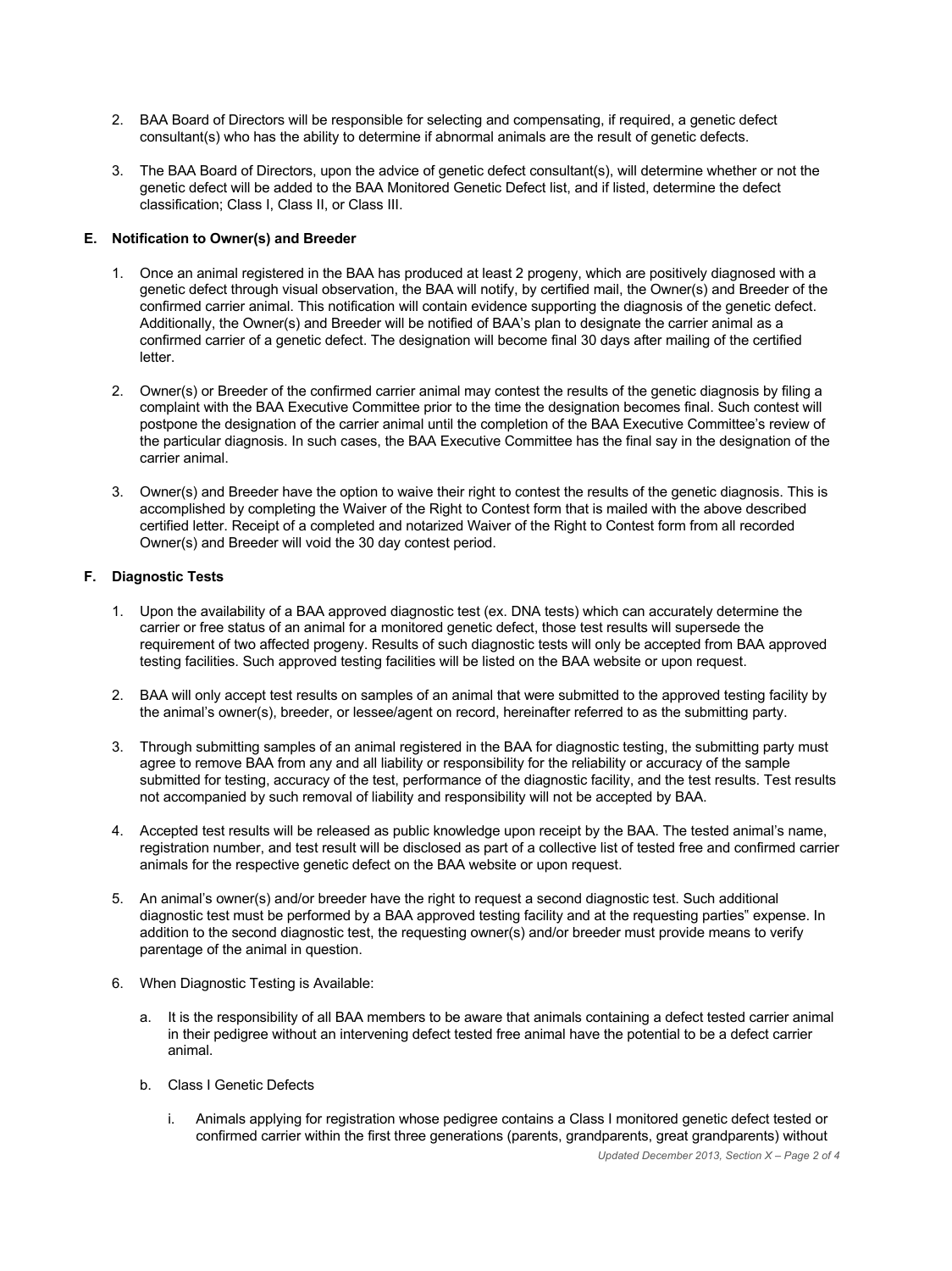an intervening defect tested free animal may be registered with a "Suspected Carrier" designation placed on the animal's record, unless tested by a BAA approved facility to determine if the animal is a carrier, or free of the defect. Once test results are made available to the BAA the animal's record will be amended to identify the animal as either "Carrier" or "Free" for the defect.

- ii. All registered Braunvieh AI sires and all Braunvieh embryo donor dams must be tested by a BAA approved facility to determine if the animal is a carrier, or free of all BAA Monitored Class I defects, unless the animal is the progeny of two parents proven to be free of the defect. In the event that DNA is unavailable on an AI sire/embryo donor dam then progeny will be required to be tested for the defect as a requirement for registration. The addition of new Class I defects to the list of BAA Monitored Genetic Defects will subject AI sires and embryo donor dams to additional testing prior to the registration of additional progeny.
- iii. Animals confirmed to be carriers of Class I genetic defects are eligible for registration.
- c. Class II Genetic Defects
	- i. Animals applying for registration whose pedigree contains a Class II monitored genetic defect tested or confirmed carrier within the first three generations (parents, grandparents, great grandparents) without an intervening defect tested free animal may be registered with a "Suspected Carrier" designation placed on the animal's record, unless tested by a BAA approved facility to determine if the animal is a carrier, or free of the defect. Once test results are made available to the BAA the animal's record will be amended to identify the animal as either "Carrier" or "Free" for the defect.
	- ii. All registered Braunvieh AI sires and all Braunvieh embryo donor dams must be tested by a BAA approved facility to determine if the animal is a carrier, or free of all BAA Monitored Class II defects, unless the animal is the progeny of two parents proven to be free of the defect. In the event that DNA is unavailable on an AI sire/embryo donor dam then progeny will be required to be tested for the defect as a requirement for registration. The addition of new Class II defects to the list of BAA Monitored Genetic Defects will subject AI sires and embryo donor dams to additional testing prior to the registration of additional progeny.
	- iii. Animals confirmed to be carriers of Class II genetic defects are eligible for registration.
- d. Class III Genetic Defects
	- i. Animals applying for registration whose pedigree contains a Class III monitored genetic defect tested or confirmed carrier within the first three generations (parents, grandparents, great grandparents) without an intervening defect tested free animal may be registered with a "Suspected Carrier" designation placed on the animal's record, unless tested by a BAA approved facility to determine if the animal is a carrier, or free of the defect. Once test results are made available to the BAA the animal's record will be amended to identify the animal as either "Carrier" or "Free" for the defect.
	- ii. Animals confirmed to be carriers of Class III genetic defects are eligible for registration.

#### **G. Notification to Public**

- 1. Animals Confirmed to be Carriers of a Genetic Defect
	- a. Any animal within the BAA registry that has been confirmed through progeny or DNA test to be a carrier of the causal mutation for a BAA monitored genetic defect will be placed on a CONFIRMED CARRIER list for the respective genetic defect. The CONFIRMED CARRIER list will be posted on the BAA official website and available upon request.
	- b. Confirmed carriers will appear within the pedigrees of descendants with a three (3) letter notation behind their registration number. The first two of the three letters will notate the specific genetic defect for which that animal is a confirmed carrier. The third of the three letters will be the letter "C" which will indicate: CONFIRMED CARRIER.
- 2. Animals Confirmed to be Free of a Genetic Defect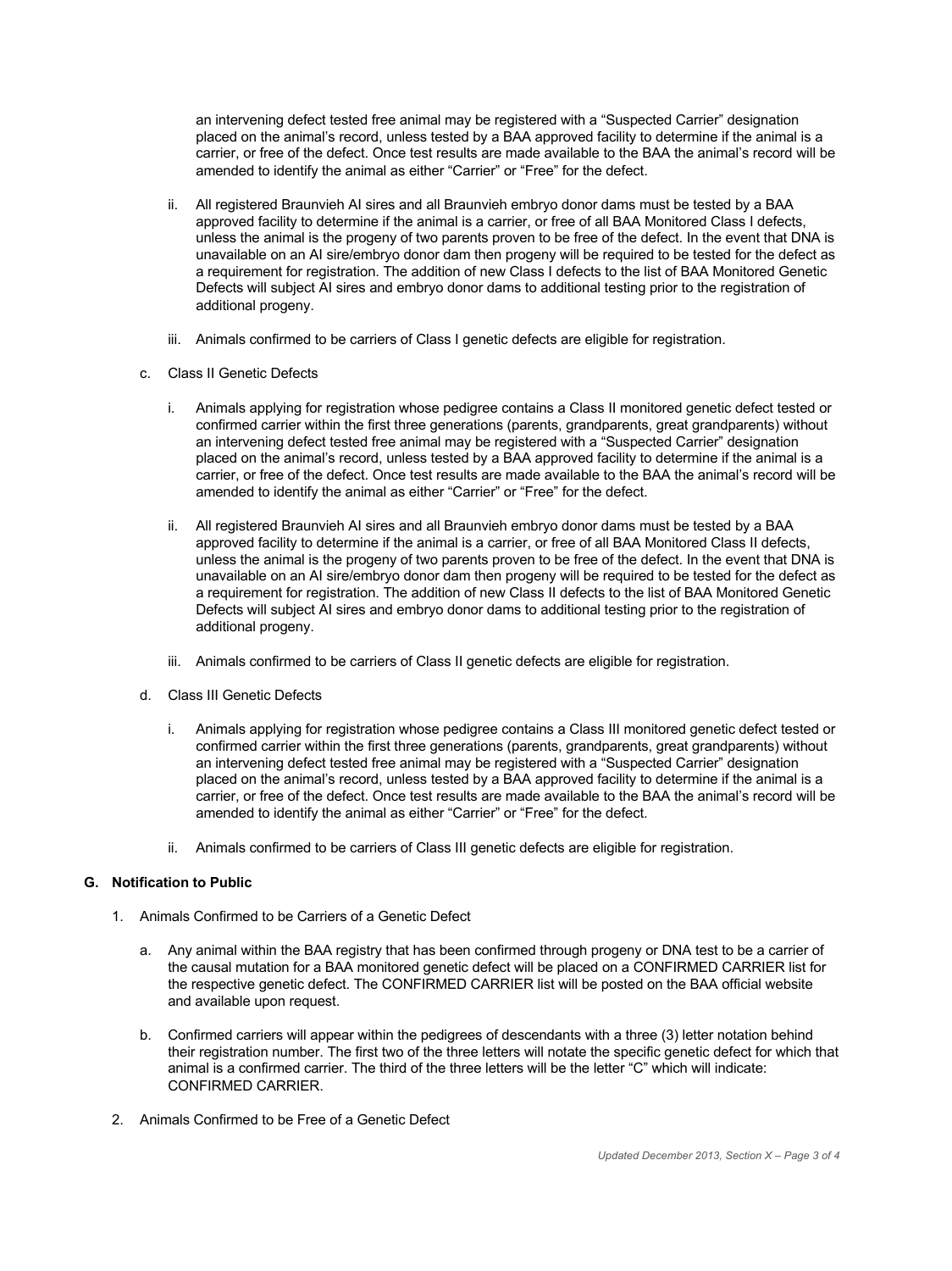- a. Any animal within the BAA registry that has been proven through DNA testing to be free of the causal mutation for a BAA monitored genetic defect will be placed on a TESTED FREE list for that specific genetic defect. This list will be posted on the BAA official website and made available upon request.
- b. Animals that have been tested free of a genetic defect will appear within the pedigrees of descendants with a three (3) letter notation behind their registration number. The first two of the three letters will notate the specific genetic defect for which that animal has been proven to be free. The third of the three letters will be the letter "F" which will indicate: TESTED FREE.
- 3. Animals Suspected as being Carriers of a Genetic Defect
	- a. Any animal within the BAA registry that is the progeny, grand progeny, or great grand progeny of an animal that has been confirmed through progeny or DNA test to be a carrier of the causal mutation for a BAA monitored genetic defect will be placed on a SUSPECTED CARRIER list for the respective genetic defect. This list will be posted on the BAA official website and made available upon request.
	- b. Animals that have been identified as a suspected carrier of a genetic defect will appear within the pedigrees of descendants with a three (3) letter notation behind their registration number. The first two of the three letters will notate the specific genetic defect for which that animal has been identified as a suspected carrier. The third of the three letters will be the letter "S" which will indicate: SUSPECTED CARRIER.
	- c. The SUSPECTED CARRIER designation can be removed from an animal's record only through the use of diagnostic testing for the defect, if available. Once test results are made available to the BAA the animal's record will be amended to identify the animal as either TESTED FREE or CONFIRMED CARRIER for the defect.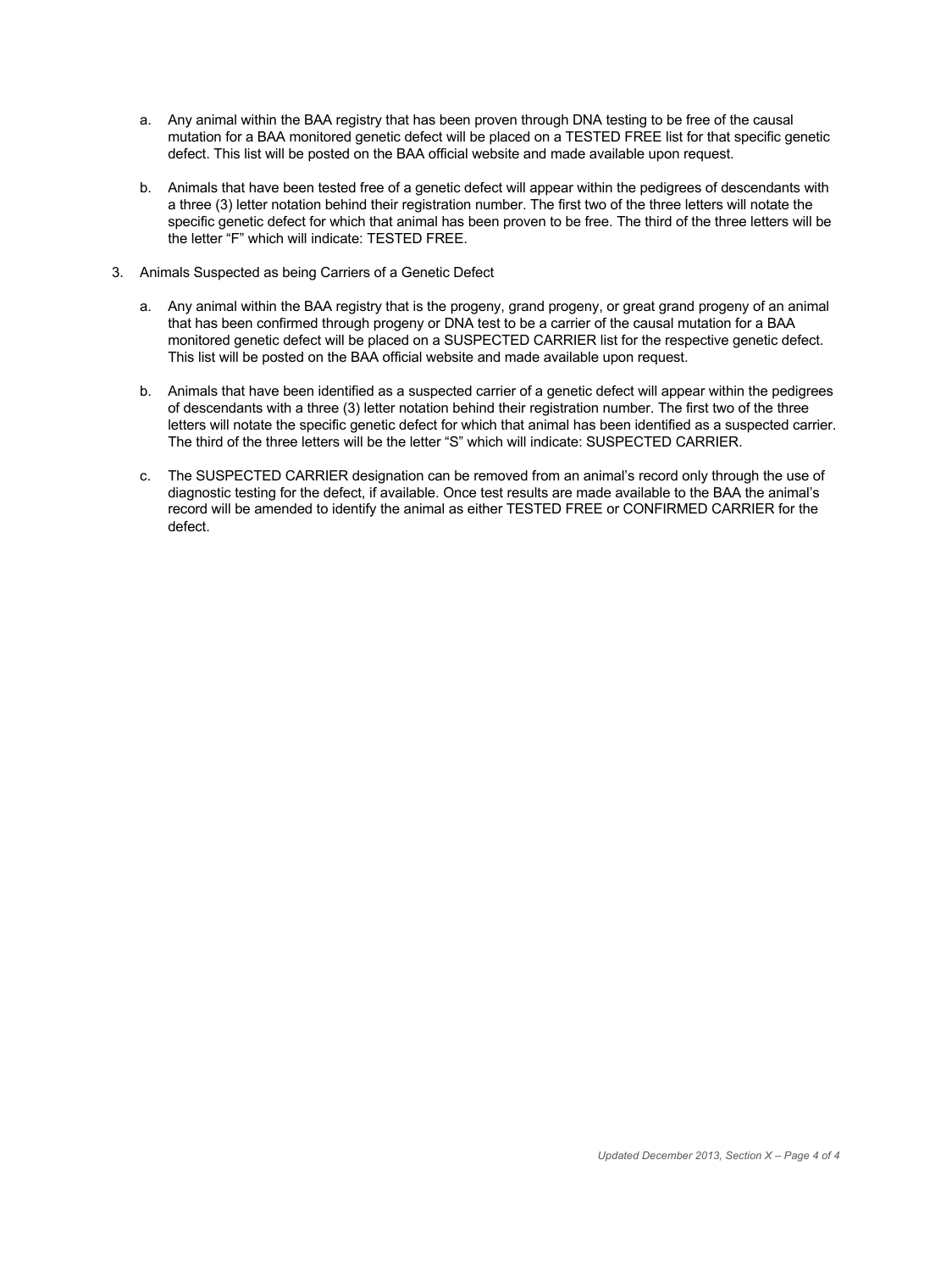## **BAA RULES & REGULATIONS SECTION XI – CORRECTION OF ANIMAL RECORDS**

#### **A. Investigation of Records**

If, after registry of an animal in the BAA Herdbook, anything shall be learned which raises a doubt as to the propriety of such registration, the Executive Committee may cause the matter to be investigated and shall have power to suspend such registration pending the outcome of the investigation. If, upon due hearing by the Executive Committee, it shall be found that an animal has been improperly registered, the Executive Committee shall cause the registry, and if necessary, entries that may have been made of descendants of such animal, to be corrected or expunged and take such other steps or measures as the nature of the case in their judgement may require, subject, however, to an appeal to the Board of Directors either by the owner of said animal or by any person financially interested in maintaining its registry or by any two (2) members of the Board itself under procedures identified in the BAA By-laws.

#### **B. Intentional Misrepresentation**

When as a result of the investigation and hearing by the Executive Committee, it is determined that a registration and/or registration transfer was entered into the BAA Herdbook through intentional misrepresentation or fraud, the Executive Committee may direct the Executive Secretary to refuse to record any subsequent entry dependant upon the signature of any person implicated in such fraudulent entry.

#### **C. Correction of Records**

When a registration is issued by the BAA, the recipient shall examine the registration immediately to determine if all information in the animal record is recorded correctly. The BAA must be notified of any error and the necessary correction before any Application for Registration Transfer is submitted for the animal. If such error and necessary correction is reported after an Application for Registration Transfer has been processed for the animal, a Record Correction Fee will be required to make the correction.

#### **D. Temporary Registrations**

Temporary Registrations may be requested from the BAA for animals less than 205 days of age. The registration number of any such animal shall include the prefix "?" until such time as all registration requirements have been met for the animal. An Application for Registration Transfer for an animal with a Temporary Registration status may only be completed for animals transferred at the side of their dam.

#### **E. BAA Responsibility**

Notwithstanding anything herein contained, the BAA assumes no responsibility, financial or otherwise, for any loss or damage that may be sustained by any individual, partnership, or corporation by reason of the suspension, cancellation or correction of any registration, transfer or other documents or by reason of the rejection of application for membership in the BAA.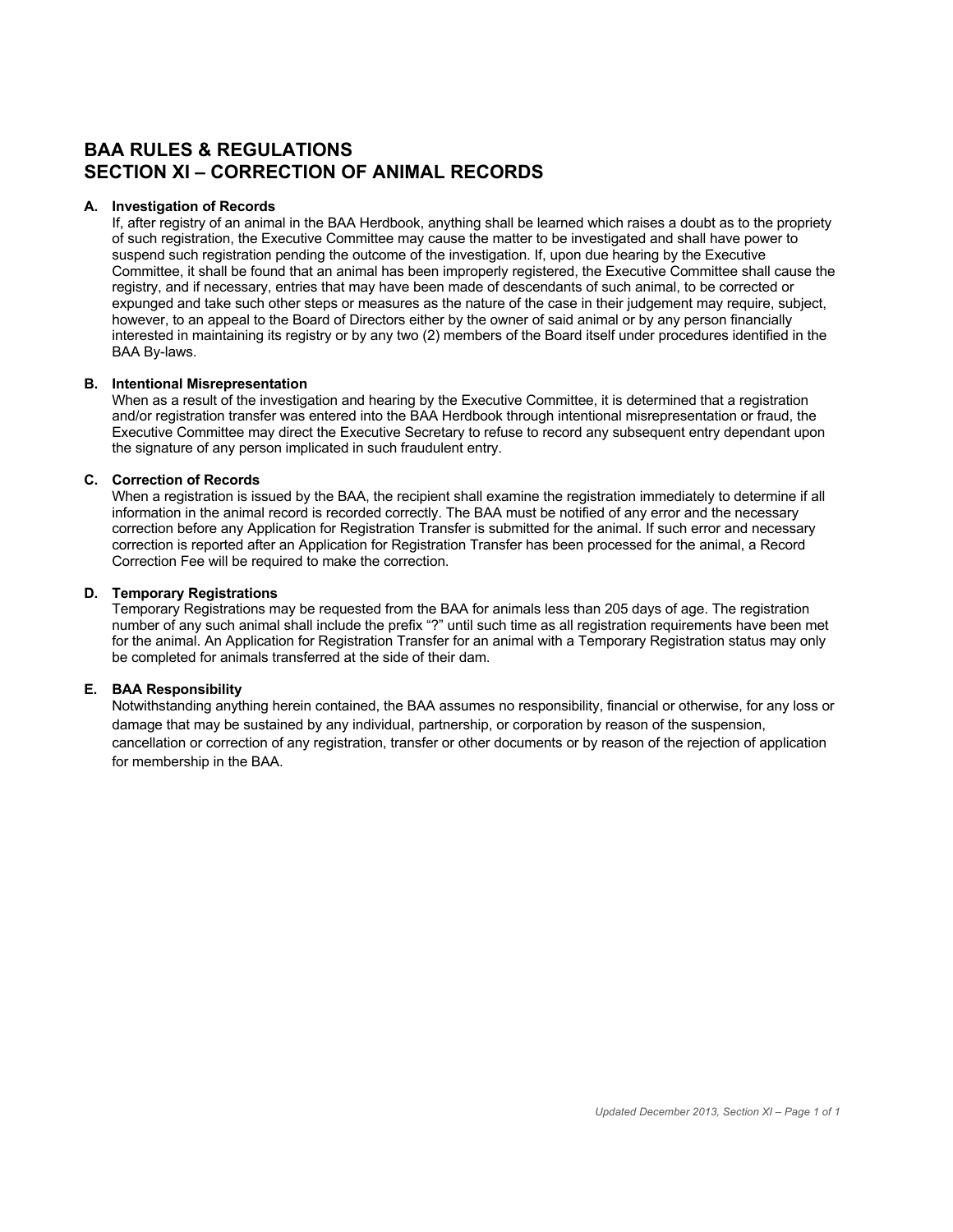## **BAA RULES & REGULATIONS SECTION XII – PERFORMANCE TESTING**

#### **A. General**

- 1. BAA Core Policy The Braunvieh Association of America works to continually improve the relevance and reliability of the performance database for Braunvieh and Braunvieh influence cattle by using only the best available science for genetic prediction and breed improvement programs.
- 2. In the absence of procedures developed through research specifically for the Braunvieh breed, the BAA adheres to the Guidelines for Uniform Beef Improvement Programs as developed by the Beef Improvement Federation (BIF) for all performance testing and reporting.
- 3. BAA performance data is collected only from cattle enrolled in the Performance Option Program. BAA performance calculations are computed only for cattle enrolled in the Performance Option Program.

#### **B. Expected Progeny Differences (EPDs)**

EPD = The expected difference in performance of a bull's progeny when those progeny are compared to progeny of a sire with an EPD of zero for the trait in question. EPD values are relative; they do not indicate absolute levels of performance. Rather, they can be used to predict differences in the performance of progeny sired by different bulls. EPDs are generally reported in units of measurement for the trait or as probabilities for threshold traits.

- 1. Growth EPDs
	- a. Calving Ease Direct (CED) CED EPD predicts the probability of calves being born unassisted out of two year-old heifers. Calving Ease Scores and Birth Weights are used in the calculation of CED. Higher values indicate greater calving ease.
	- b. Birth Weight (BW) BW EPD predicts the difference, in pounds, for birth weight, and is also used in the calculation of CED.
	- c. Weaning Weight (WW) WW EPD predicts the difference, in pounds, for weaning weight (adjusted to age of dam and a standard 205 days of age). This is an indicator of growth from birth to weaning.
	- d. Yearling Weight (YW)

YW EPD predicts the expected difference, in pounds, for yearling weight (adjusted to a standard 365 days of age). This is an indicator of growth from birth through a year of age.

- 2. Maternal EPDs
	- a. Calving Ease Total Maternal (CEM)

CEM EPD predicts the probability of a given animal's daughters calving unassisted at two years of age. Replacements heifers should be able to calve on their own. CEM EPD includes not only the predisposition for a female to calve unassisted, but also her contribution to her calf's traits (birth weight, calf shape, etc.) that make it more likely to be born unassisted. Higher values indicate greater calving ease.

b. Milk (MILK)

MILK EPD predicts the difference in maternal production of an individual animal's daughters as expressed by the weaning weight of their calves.

c. Total Maternal (MAT)

MAT EPD predicts the difference in weaning weights of calves raised by an animal's daughters. MAT includes the daughters MILK EPD plus half of her genetic contribution to her calf's WW EPD. The formula for MAT EPD is: MAT EPD = MILK EPD +  $1/2$  (WW EPD)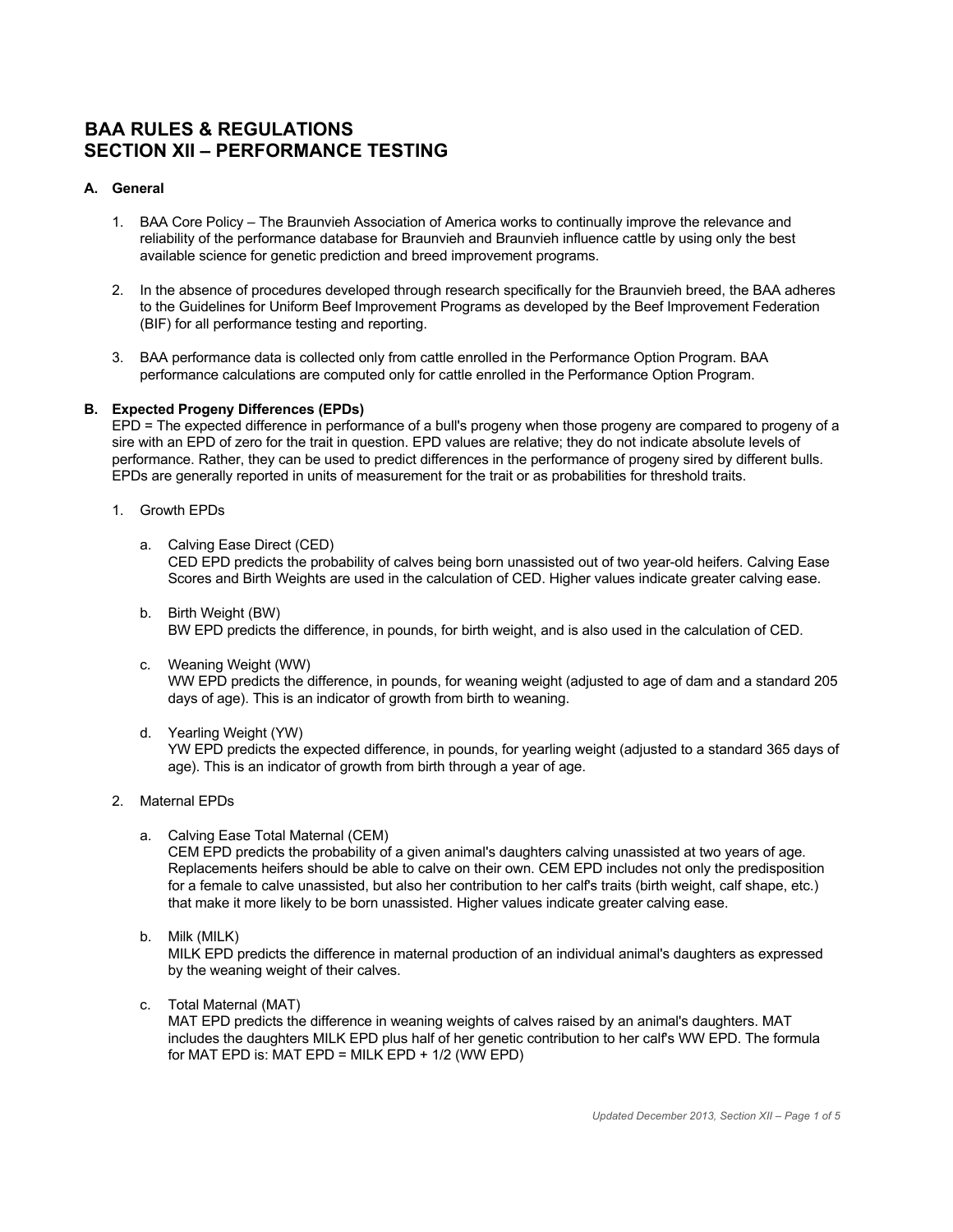d. Stayability (STAY)\*

STAY EPD quantifies expected differences among individuals in the probability of their daughters staying in the herd to at least six years of age. The primary reason for culling a cow before six years of age is her failure to become pregnant. Consequently, STAY EPD is primarily a prediction of sustained female fertility.

- e. Heifer Pregnancy (HP)\* HP EPD predicts the probability of heifers conceiving to calve at two years of age.
- f. Maintenance Energy (ME)\*

The ME EPD predicts differences in energy requirements of mature daughters of an individual and is expressed in Mega-calories per month. Differences in Maintenance Energy requirements can easily translate into differences in feed required to maintain body weight. \* EPD still is in developmental stages.

- 3. Carcass EPDs
	- a. Carcass Weight (CW) CW EPD predicts differences in carcass weight.
	- b. Rib Eye Area (REA)

Rib Eye Area (REA) predicts differences of carcass rib eye area between the 12th and 13th rib. Rib eye area is an indicator of muscling and is positively correlated with carcass yield grade.

c. Back Fat Thickness (FAT)

FAT EPD predicts differences for carcass fat depth over the 12th rib, as expressed in inches. FAT EPD is negatively correlated with carcass yield grade, however, FAT is positively related to a cow's ability to store energy for reproduction.

d. Marbling (MARB)

MARB EPD predicts differences for carcass marbling score as expressed in marbling score units. Higher marbling scores are positively correlated with higher carcass quality grades.

#### **C. Data Collection and Reporting**

The value differences in seedstock animals for the beef industry are directly linked to the genetic differences in those animals for traits of economic importance. The accurate evaluation of genetic differences in traits of economic importance is entirely dependent upon the collection and reporting of quality performance measures by breed association members.

- 1. All weights must be determined using a scale. These weights may be determined either by the owner or a manager, foreman etc. designated by the owner.
- 2. Calving Performance
	- a. Actual birth weights should be reported to help evaluate differences in calving ease and future growth potential of calves. Actual birth weights will be adjusted for age of dam by using additive factors derived from the latest available research results. An estimated birth weight is not acceptable. When an actual birth weight is not reported, the following Standard Birth Weights will be used for calculating Adjusted 205 Day Weights: Males Females

89 lbs. 81 lbs.

- b. Calving Ease Scores should be reported to help evaluate differences in direct and maternal calving ease:
	- 1 = No Assistance 2 = Easy or Hand Pull
	- 3 = Difficult or Mechanical Pull
	- 4 = Caesarean Section
	- 5 = Abnormal Presentation.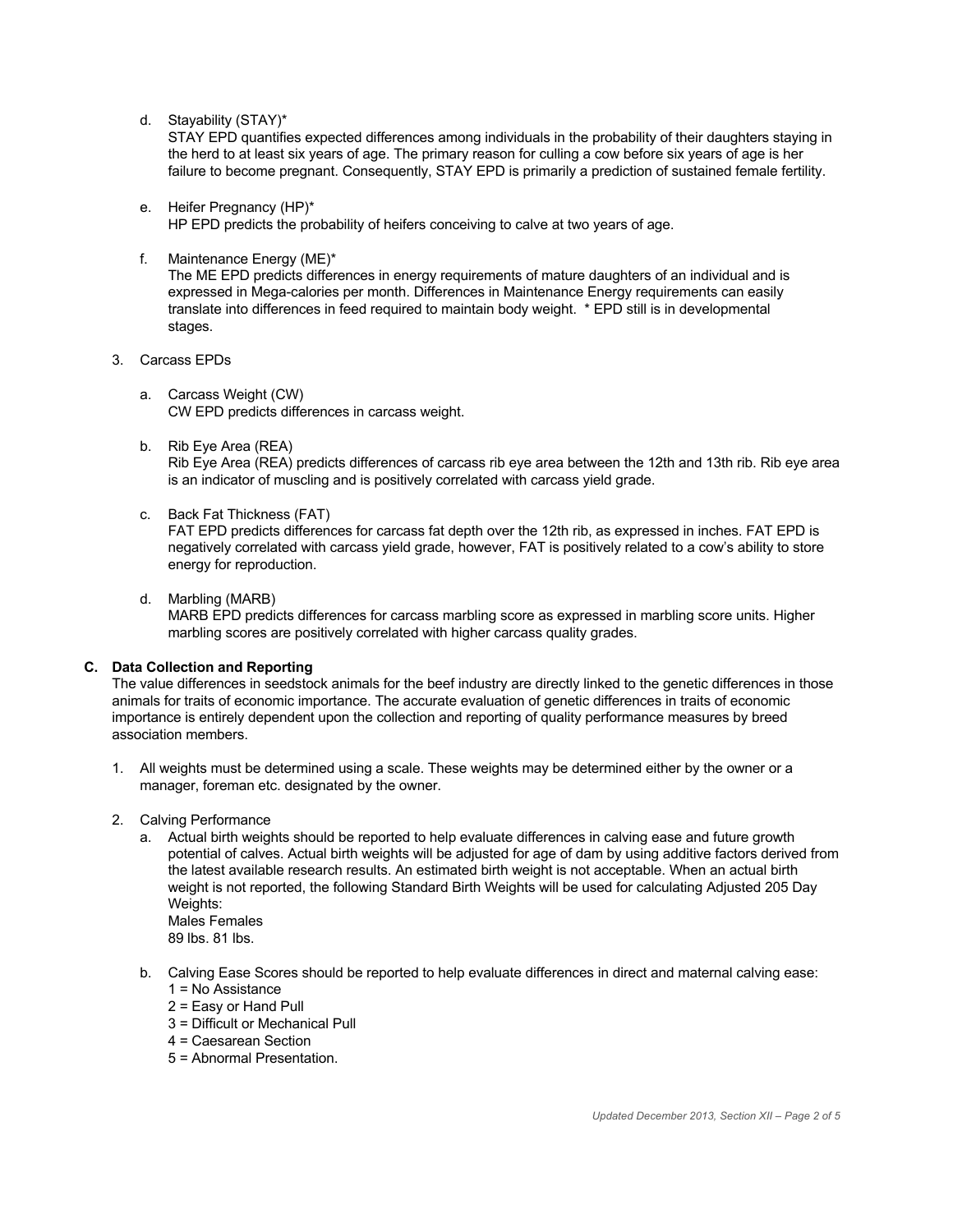#### 3. Pre-Weaning Performance

Measurement of Weaning Weight is used to evaluate differences in mothering ability of cows and differences in growth potential of calves.

- a. Acceptable Weaning Weights are those collected in the age range of 160 to 250 days of age. Weights taken outside this age range will not be adjusted and will not be used in performance ratio or EPD calculations.
- b. All calves within a weaning group should be weighed on the same day, when the average age of the group is as close to 205 days as possible.

#### 4. Post-Weaning Performance

Measurement of Yearling Weight is used to compare animals for post weaning gain performance. Yearling Weight is also an indicator of the ultimate mature size of the animal.

- a. The period between weaning weight and final weight should be at least 160 days. The acceptable age range for adjusted 365-day yearling weight is 320 to 410 days. Weights taken outside this age range will not be adjusted and will not be used in performance ratio or EPD calculations.
- b. All calves within a yearling group should be weighed on the same day, when the average age of the group is as close to 365 days as possible.
- c. Yearling Weights are not mandatory but are an important component of proper bull development practices.
- 5. Carcass Performance
	- a. Carcass measures may be collected on harvested progeny or through the use of ultrasound measures on live animals.
		- i. Only certified, highly skilled technicians should be retained for the collection and interpretation of ultrasound images.
		- ii. Image results must be reported directly to the BAA by the technician or lab responsible for the interpretation of the images.
		- III. The acceptable age range for collection of ultrasound measures of carcass composition is 320 to 410 days (the same window as yearling weight). Measures taken outside this age range will not be adjusted and will not be used in performance ratio or EPD calculations.
	- b. Requirements for submission of carcass harvest data can be obtained from the BAA office.
- 6. Other Performance Measures

The BAA offers BAA members, participating in the performance option, the opportunity to collect performance information for tracking multiple other traits of importance to beef seedstock production through www.braunvieh.org. For more information on any of the performance measures found on www.braunvieh.org, please contact the BAA office.

#### **D. Contemporary Grouping**

In the calculations of any weight ratios, only Braunvieh blood animals will be compared with other Braunvieh blood animals, no matter what other breeds are involved. The most effective contemporary groups include progeny from two or more sires. All simple weight ratios will be calculated within the following groups:

- 1. Within age groups of (90) days.
- 2. Based on percentage of Braunvieh blood:
	- a. Fullblood and Purebred Braunvieh cattle will be grouped together, separate from all Braunvieh Percentage animals
	- b. All Braunvieh Percentage animals, regardless of breed makeup, will be grouped together.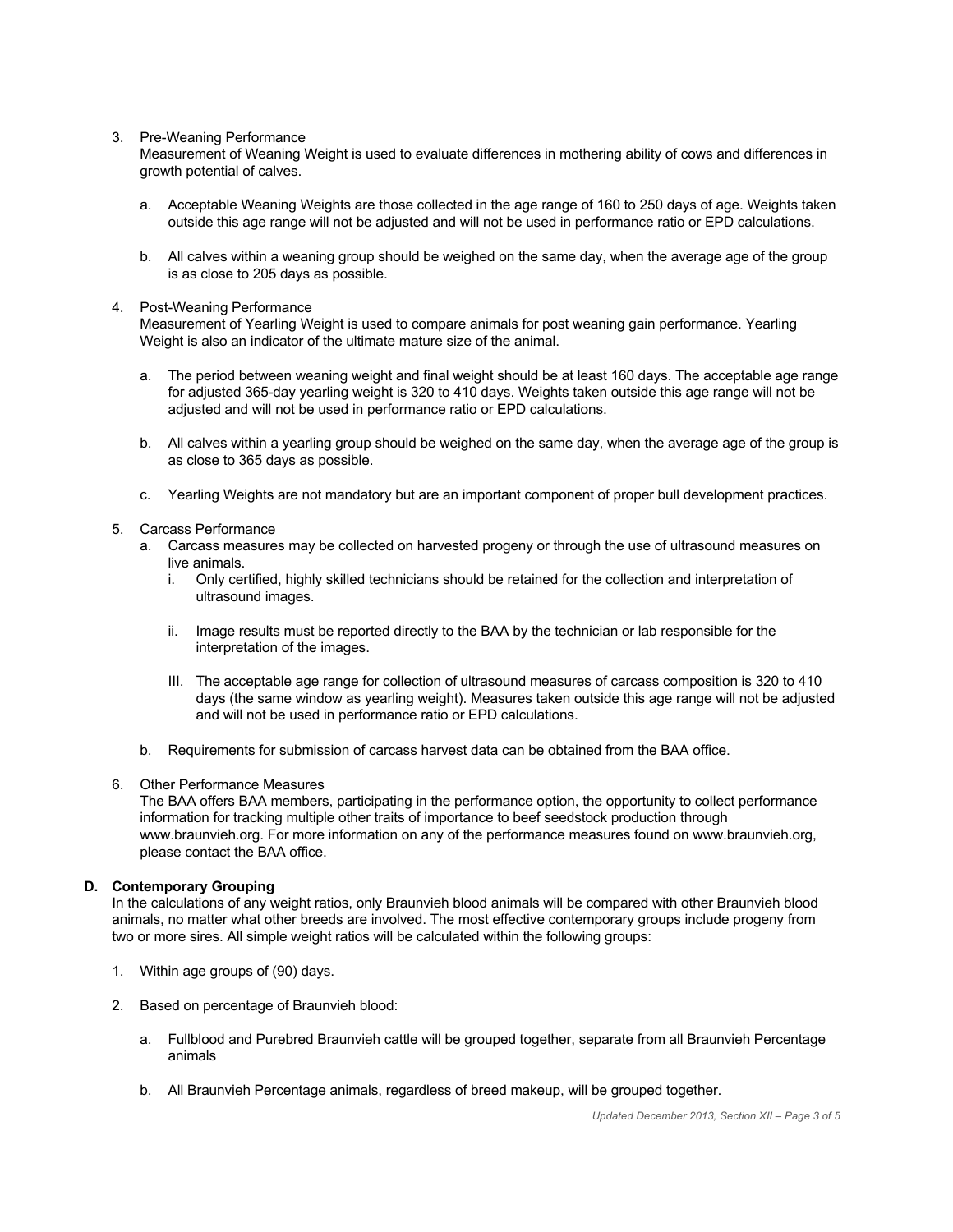- 3. Within each sex group, with no adjustments made for sex:  $B = \text{bull}$ ,  $C = \text{heifer}$ ,  $S = \text{steer}$
- 4.. Within Feed Code groups: 1 = Own Dam Only, 2 = Own Dam Plus Creep, 3 = Bucket Fed or Foster
- 5. Based on weigh dates:
	- a. Take weaning weights and measurements on all calves on the same day (when a majority of the calves are between 160 and 250 days of age), including as many calves in each contemporary group as legitimately possible.
	- b. Weigh all animals in a group before separating them, especially before separating show calves or bulls for a test station.
	- c. If the age spread of calves is greater than 90 days, choose two or more weigh dates, using as few as possible.
	- d. When calves are within an appropriate age range for each trait, record yearling weight, height, scrotal circumference, pelvic area, and ultrasound measurements on the same day.
	- e. If carcass data are to be collected on cull bulls, heifers, or steers, report weaning weights on all animals. These data allow selection of replacement females and bulls to be accounted for in genetic evaluations and help prevent bias in the predictions.
	- f. Do not weigh each calf individually as it reaches 205 days of age. Rather weigh each calf individually when calves in a group average approximately 205 days of age.
- 6. Within breeder assigned management groups:
	- a. Use management codes to put a sick or injured calf into a single animal contemporary group if the illness or injury affected the calf's performance.
	- b. Use management codes to ensure calves receiving special treatment (show, bull test, and sale) are not included in the same group with those that did not receive an equal opportunity to perform.
- 7. Within membership groups: On an optional basis, cattle owned by two or more members may be calculated together as contemporaries if they are raised together from birth within the same equal opportunity group, are so indicated at the time of application for registration and meet all other requirements to be considered contemporaries.

#### **E. Adjustment and Ratio Calculations**

1. Age of Dam Adjustments

A cow's age can have a negative effect on the expressed performance of her calf. To compare performance of all calves within a contemporary group on a mature dam equivalent basis, additive Age of Dam adjustments are used. Age of Dam adjustments are not made for calves reported as multiple births including twins and embryo transplants. Each multiple-birth calf is considered a single animal contemporary group.

| Age of Dam                      | <b>Birth</b><br><b>Adjustments</b><br>Male | <b>Birth</b><br><b>Adjustments</b><br><b>Female</b> | <b>205 Day</b><br><b>Adjustment</b><br>Male | <b>205 Day</b><br><b>Adjustment</b><br><b>Female</b> |
|---------------------------------|--------------------------------------------|-----------------------------------------------------|---------------------------------------------|------------------------------------------------------|
| Up to 2 yrs, 9 mos.             | 7 lb.                                      | 6 lb.                                               | 63 lb.                                      | $53$ lb.                                             |
| 2 yrs, 9 mos. to 3 yrs, 9 mos.  | 3 lb.                                      | $3$ lb.                                             | 37 <sub>lb</sub>                            | 32 lb.                                               |
| 3 yrs. 9 mos. to 4 yrs, 9 mos.  | $2$ lb.                                    | 1 lb.                                               | $22$ lb.                                    | 16 lb.                                               |
| 4 yrs, 9 mos. to 10 yrs. 9 mos. | No adjustment                              | No adjustment                                       | No adjustment                               | No adjustment                                        |
| over 10 yrs, 9 mos.             | 2 lb.                                      | 1 lb.                                               | 22 lb.                                      | 16 lb.                                               |